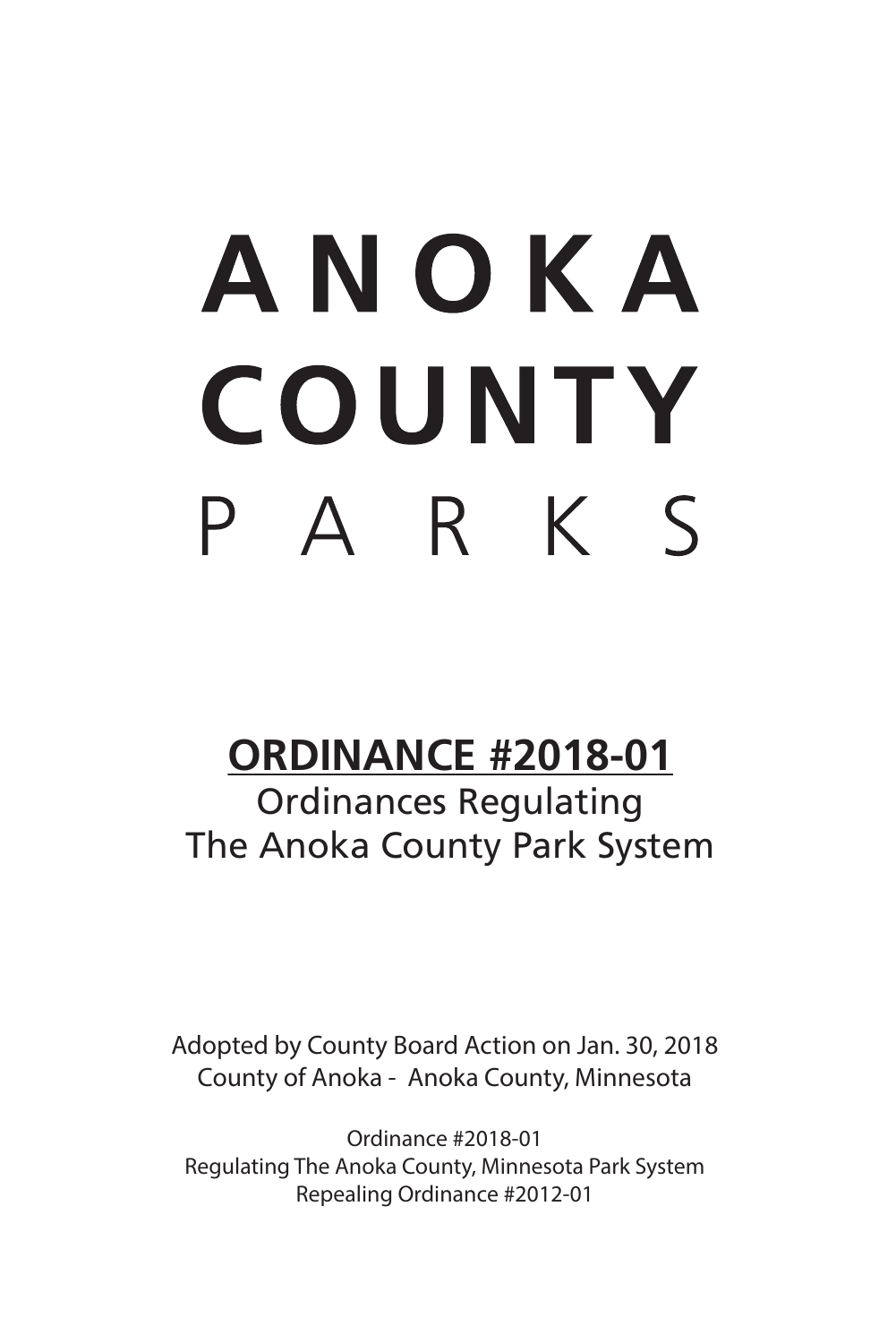#### CHAPTER I - PURPOSE, AUTHORITY, DEFINITIONS

- SECTION 1 PURPOSE
- SECTION 2 POLICY
- SECTION 3 AUTHORITY
- SECTION 4 DEFINITIONS

# CHAPTER II - REGULATION OF PUBLIC USE

- SECTION 1 PARK HOURS
- SECTION 2 PERMITS
- SECTION 3 USE FEE, FAILURE TO PAY
- SECTION 4 VEHICLE ENTRY PERMITS

#### CHAPTER III - REGULATION OF GENERAL CONDUCT - PERSONAL BEHAVIOR

- SECTION 1 DRUG AND ALCOHOL USE
- SECTION 2 GAMBLING
- SECTION 3 PUBLIC NUISANCE/PERSONAL CONDUCT
- SECTION 4 PROPERTY OF OTHERS
- SECTION 5 LITTERING/DUMPING
- SECTION 6 POSSESSION AND USE OF FIREARMS/DANGEROUS WEAPONS/ FIREWORKS/HUNTING
- SECTION 7 INTERFERENCE WITH EMPLOYEE PERFORMANCE OF DUTY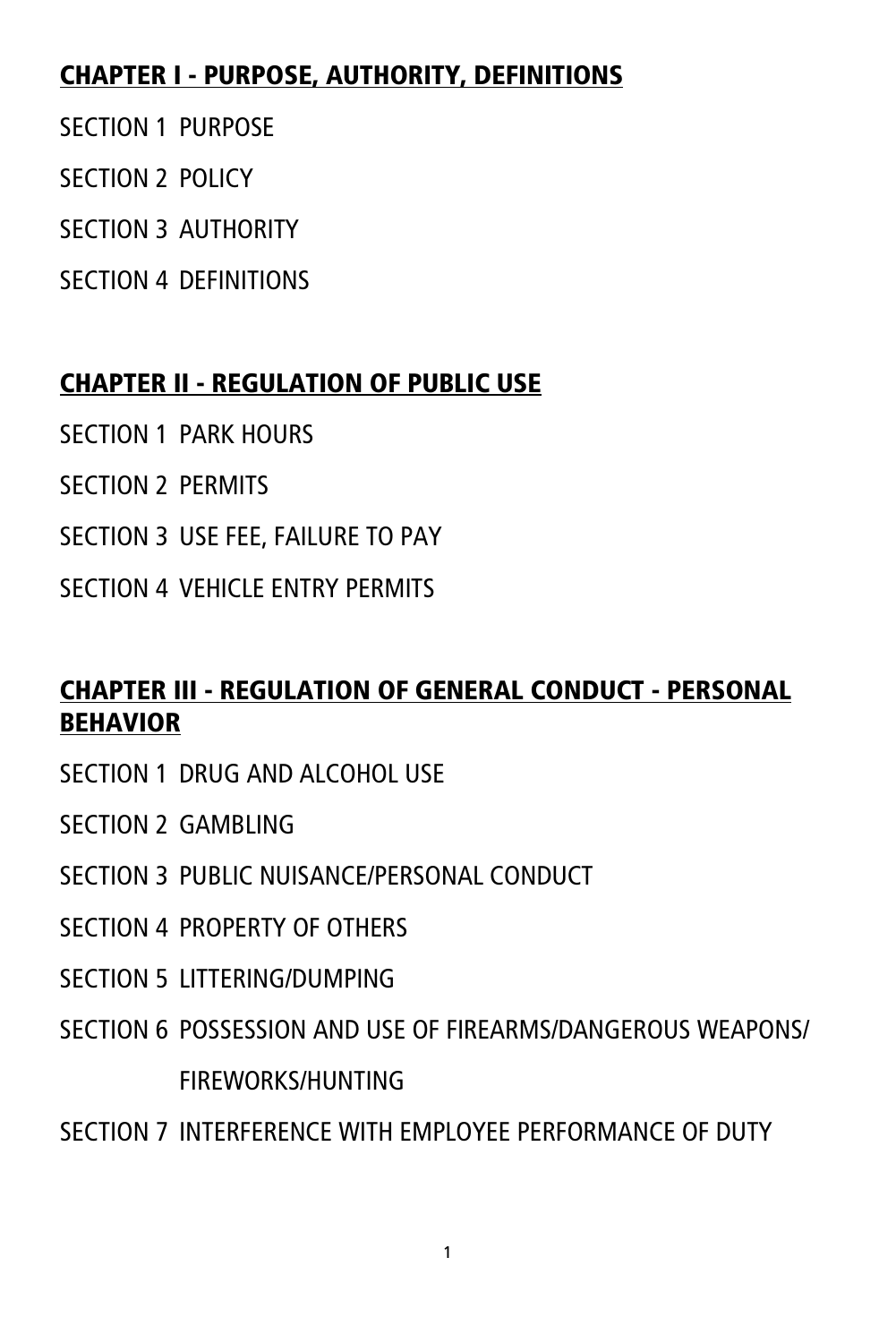#### CHAPTER IV - REGULATIONS PERTAINING TO GENERAL PARKLAND OPERATION

SECTION I COMMERCIAL USE/SOLICITATION/ADVERTISING/PHOTOGRAPHY

- SECTION 2 PETS IN PARKS
- SECTION 3 NOISE/AMPLIFICATION OF SOUND
- SECTION 4 FIRES
- SECTION 5 AVIATION
- SECTION 6 ASSEMBLY, MEETINGS, SPEECHES, DEMONSTRATIONS, RELIGIOUS SERVICES, PARADES
- SECTION 7 AMUSEMENT DEVICES
- SECTION 8 UNLAWFUL OCCUPANCY
- SECTION 9 ENGINE-POWERED MODELS AND TOYS

#### CHAPTER V - PROTECTION OF PROPERTY, STRUCTURES AND NATURAL RESOURCES

- SECTION 1 DISTURBANCE OF NATURAL FEATURES
- SECTION 2 DISTURBANCE OF WILDLIFE
- SECTION 3 DESTRUCTION/DEFACEMENT OF PARK PROPERTY/SIGNS
- SECTION 4 RELEASE OF HARMELIL OR FOREIGN SUBSTANCE
- SECTION 5 INTERFERENCE OF PARK PROPERTY

#### CHAPTER VI - REGULATION OF RECREATIONAL ACTIVITY

SECTION 1 CAMPING

SECTION 2 PICNICKING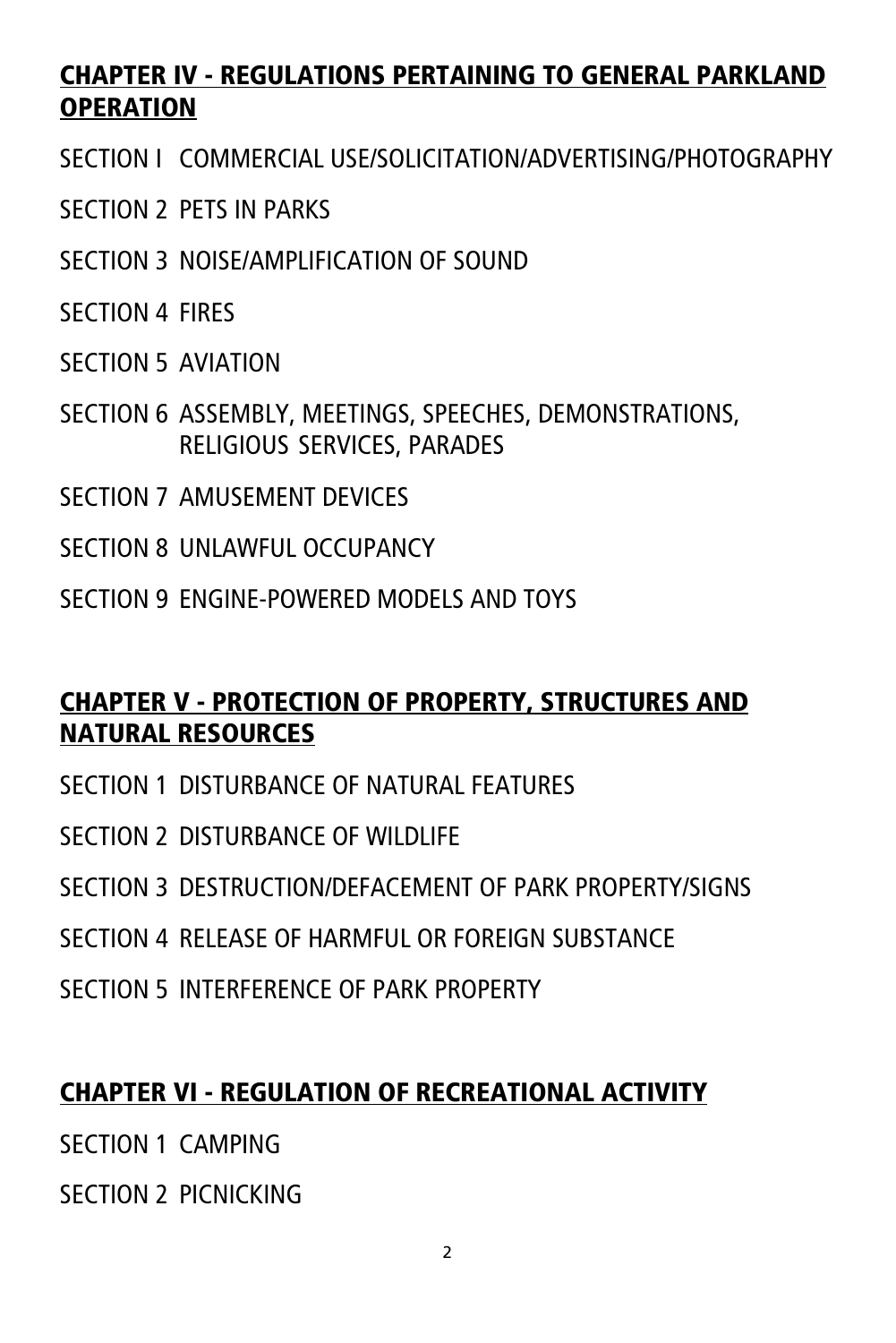SECTION 3 SWIMMING/BEACHES/AQUATIC FACILITIES

SECTION 4 SCUBA DIVING AND SNORKELING

SECTION 5 BOATING

SECTION 6 FISHING

SECTION 7 HORSEBACK RIDING

SECTION **8 BICYCLING** 

SECTION 9 SNOWMOBILING

SECTION 10 CROSS-COUNTRY SKIING AND SKIJORING

SECTION 11 OTHER WINTER ACTIVITIES

SECTION 12 GOLFING

SECTION 13 ROLLER SKATING/IN-LINE SKATING/SKATE BOARDING

SECTION 14 GEOCACHING

SECTION 15 DISC GOLFING AND HORSESHOES

SECTION 16 USE OF OTHER POWER-DRIVEN MOBILITY DEVICES

#### CHAPTER VII - REGULATION OF MOTORIZED VEHICLES, TRAFFIC AND PARKING

SECTION 1 MOTORIZED RECREATION VEHICLES

SECTION 2 VEHICLE OPERATION

SECTION 3 PARKING VEHICLES

SECTION 4 MAINTENANCE OF PERSONAL VEHICLES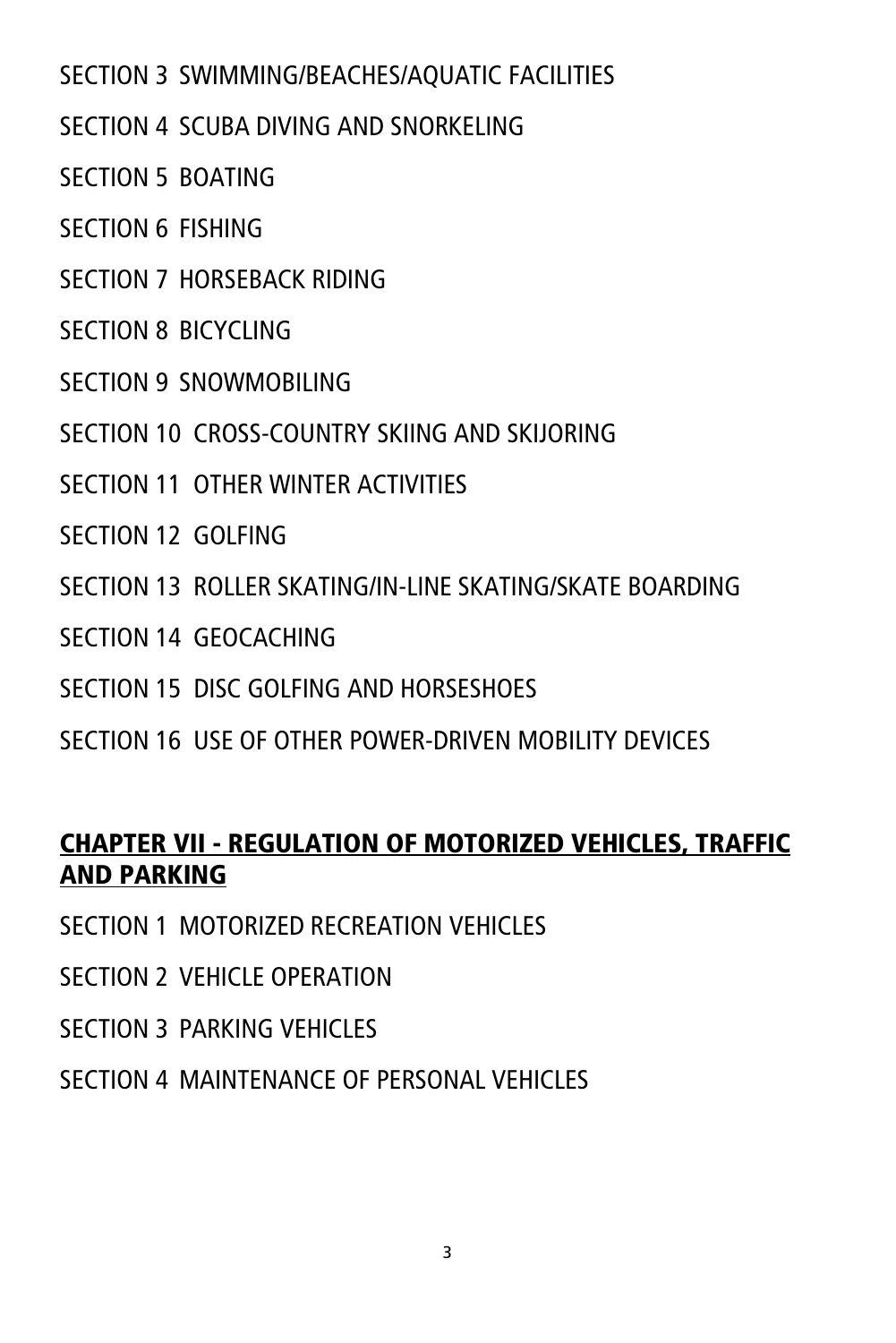#### CHAPTER VIII - ENFORCEMENT

- SECTION 1 OFFICER AUTHORITY
- SECTION 2 FINES AND PENALTIES
- SECTION 3 ADDITIONAL RULES AND REGULATIONS
- SECTION 4 IMPOUNDMENT OF PETS
- SECTION 5 PERMIT REVOCATION
- SECTION 6 EMPLOYEE PERFORMANCE OF DUTY
- SECTION 7 CLOSING OF PARK ROADS, TRAILS, AND OTHER AREAS

# CHAPTER IX - MISCELLANEOUS

- SECTION 1 CONFLICT
- SECTION 2 ENACTMENT
- SECTION 3 CAPTIONS AND HEADINGS
- SECTION 4 SEVERABILITY
- SECTION 5 AMENDMENTS

#### CHAPTER X - AMENDING/REPEALING OLD ORDINANCES/EFFECTIVE **DATE**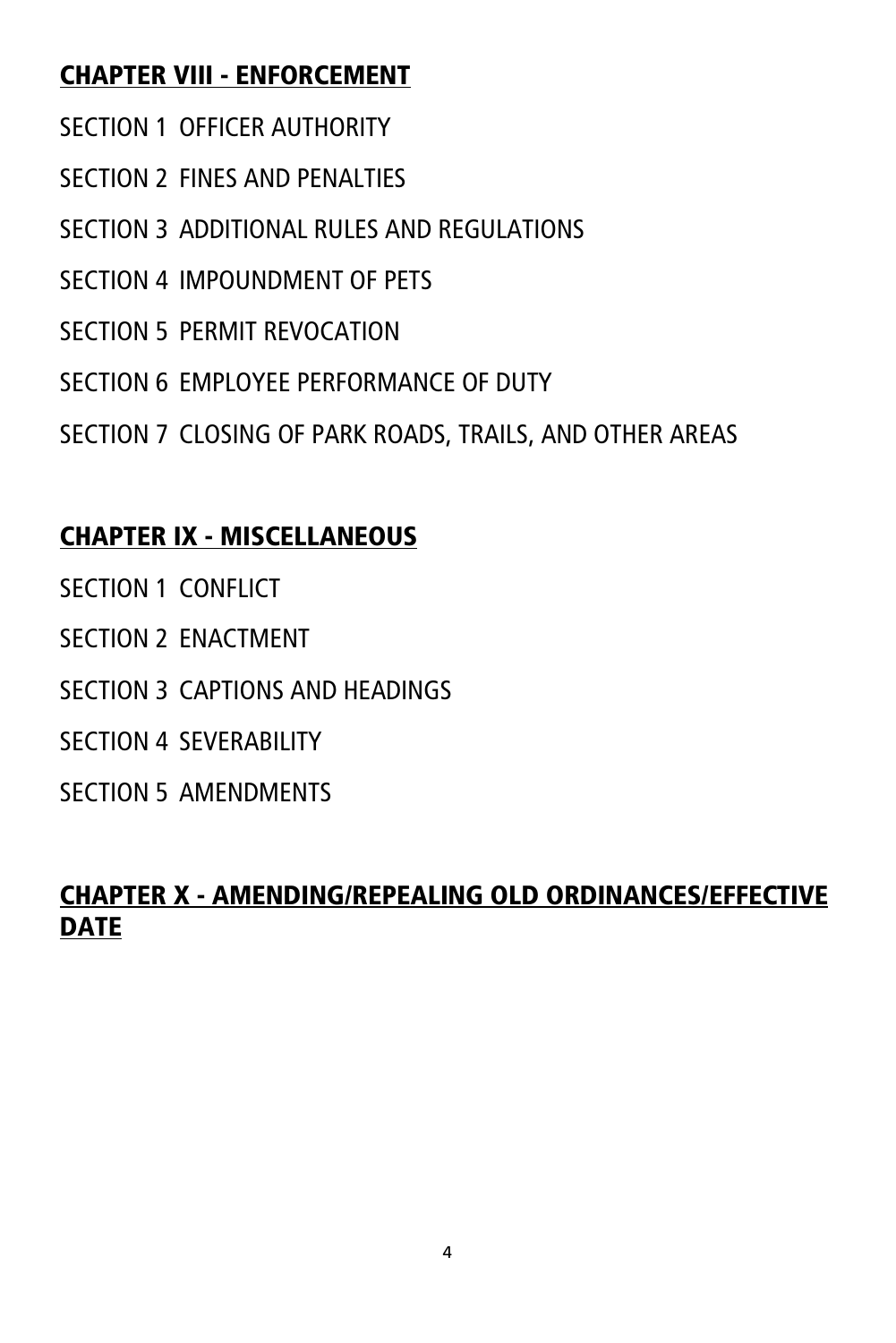# CHAPTER I - PURPOSE/AUTHORITY/DEFINITIONS

#### Section 1 - Purpose

The purpose of the Anoka County Parks and Recreation System is to positively impact the quality of life in Anoka County by providing natural resource based parks and outdoor recreation services for the public. The mission encompasses protection of the natural environment, improving the health of citizens and supporting a strong local economy. In accomplishing that mission, the Anoka County Parks and Recreation Department seeks to preserve, enhance and interpret natural resources and create user-friendly facilities, services and opportunities for public enjoyment. The Department also seeks to provide safe, clean, and well-maintained facilities that accommodate a broad and diverse population of users.

# Section 2 - Policy

In order to accomplish this purpose, the Anoka County Board of Commissioners deems it reasonable, necessary, and desirable to provide an ordinance specifying rules and regulations in order to provide for: the safe and peaceful use of parklands; the education and recreation of the public; the protection and preservation of the property, facilities, and natural resources; and the safety and general welfare of the public.

# Section 3 - Authority

The ANOKA COUNTY BOARD OF COMMISSIONERS, under Minnesota Statutes § 398.31- 398.35, in performing its primary duty of the acquisition, development, and maintenance of parks, wildlife sanctuaries, forest, and other resources, and providing the means for public access to historic sites, lakes, rivers, streams, and other natural phenomena; is granted full power and authority to acquire and establish parks and to operate, maintain, protect, and improve a park system and conduct a recreational program. As an aid to the accomplishment of these duties, the Board is granted the authority to enact ordinances and to declare that the violation thereof shall be a misdemeanor.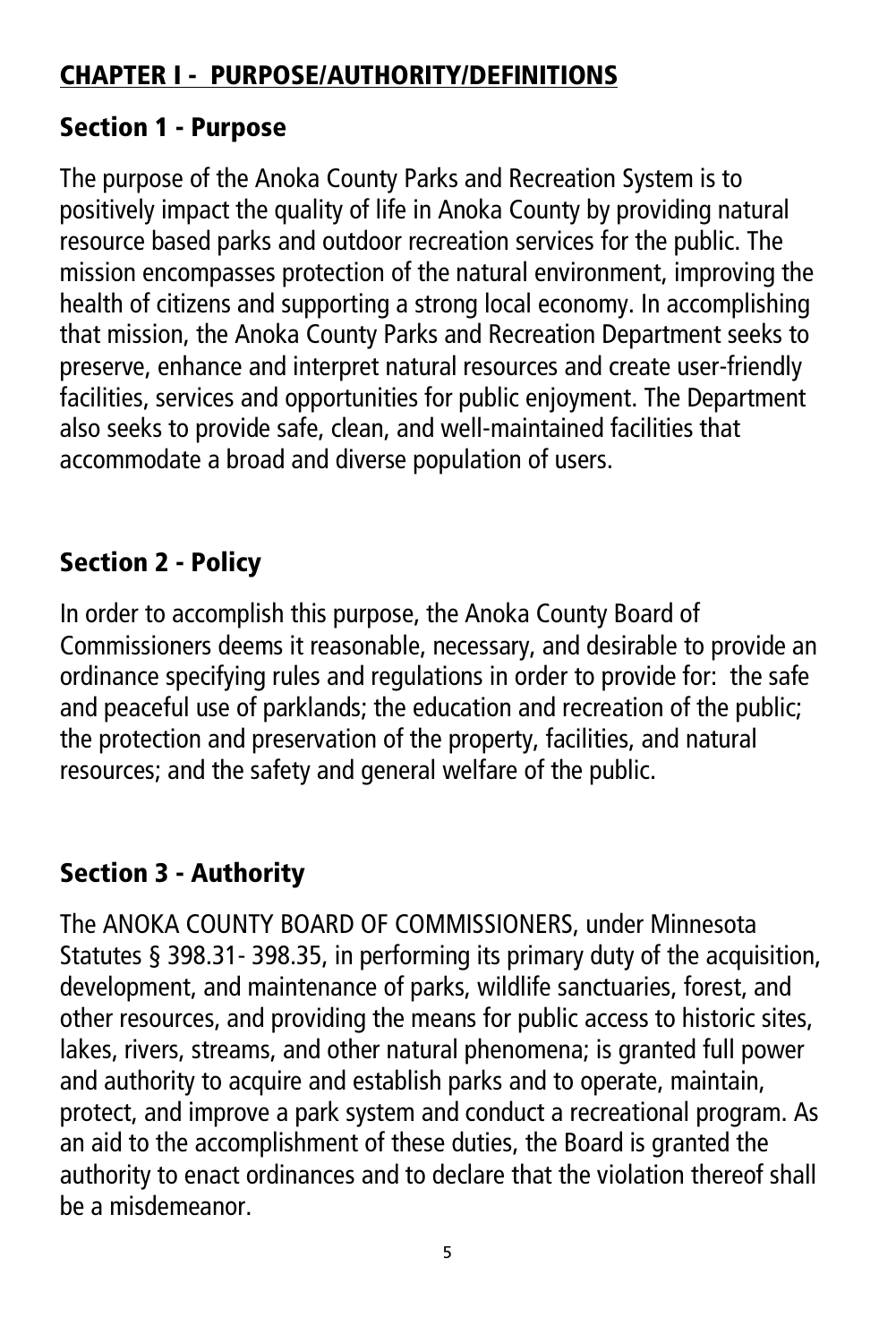# Section 4 - Definitions

- a. "Alcoholic Beverage" includes any intoxicating beverage as defined by Minnesota law and includes beer and wine as further defined in this ordinance.
- b. "Amusement Devices" means any contrivance, device, gadget, machine, or structure designed to test the skill or strength of the user or to provide the user with any sort of ride, lift, swing, or fall experience including, but not limited to, ball throwing contest device, pinball type device, electronic videos, animal ride devices, dunk tank, ball and hammer device, trampoline devices, and the like.
- c. "Area" or "areas" means a specified place within a park.
- d. "Authorized Employee" means any regular, temporary, seasonal, or intermittent employee vested with the authority to enforce the Park Ordinances.
- e. "Beach" means that part of a body of water and shore designated for swimming.
- f. "Beer" means any alcoholic malt beverage, including 3.2 beer.
- g. "Bicycle" means a vehicle with one to three wheels and a seat that is human powered, and includes a bicycle with an attached electric motor to assist with pedaling.
- h. "Board" means the appointed and elected members of the Anoka County Board of Commissioners.
- i. "Contractor" means any person or company contracted by Anoka County to provide specific services.
- j. "Constitutionally protected rights of expression" means a political, religious, or other constitutionally protected expression or activity of a non-commercial or non-business character as is specified under the United States and Minnesota Constitutions.
- k. "Conservation Area" means an individually designated unit within the Anoka County Park System established by the Anoka County Board of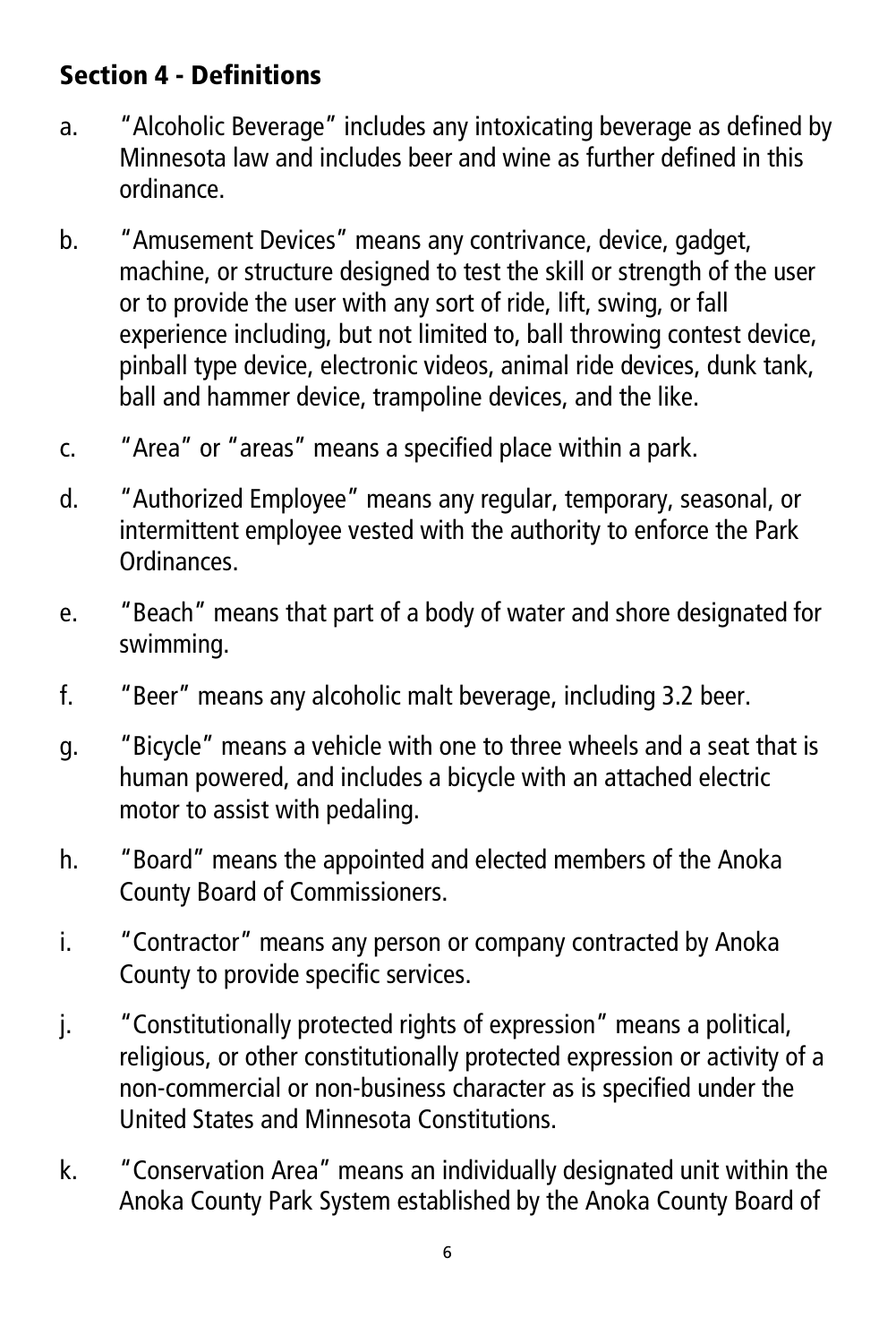Commissioners for the purpose of natural resources restoration and management and open to hunting consistent with the Laws of the State of Minnesota."

- l. "Controlled substance" means any drug substance or immediate precursor in schedules 1 through 5 of Minnesota Statutes, Section 152.02.
- m. "Director" means the person appointed by the Board to serve in the capacity of directing the Anoka County Parks and Recreation System.
- n. "Disc Golfing" means a game played much like traditional golf. Instead of using a ball and clubs, players use a flying disc, from a tee area to an elevated target basket which is the "hole."
- o. "Dog Park" means an enclosed area of land where dogs are permitted to be off leash.
- p. "Employee" means any full or part-time regular, temporary, or seasonal worker, or authorized volunteer, in the employ of Anoka County working in the Parks and Recreation System.
- q. "Enforcement Officer" means a conservation officer, or other peace officer that has the authority to arrest, without a warrant, any person detected in the actual violation of Anoka County Ordinance #2012-1.
- r. "Geocaching" means an outdoor recreational activity that involves the use of a Global Positioning System (GPS) receiver to find an object or geocache placed at a pre- determined location. The Internet is often used to provide the direction and coordinates of the geocache.
- s. "Glass Container" means any receptacle or holder used to contain or transport a liquid.
- t. "Glue" means any substance that releases vapors and which is used by a person for the purpose of inducing symptoms of intoxication, elation, excitement, confusion, dizziness, paralysis, irrational behavior, or in any manner changing, distorting or disturbing the balance or coordination of a person's audio, visual or mental processes.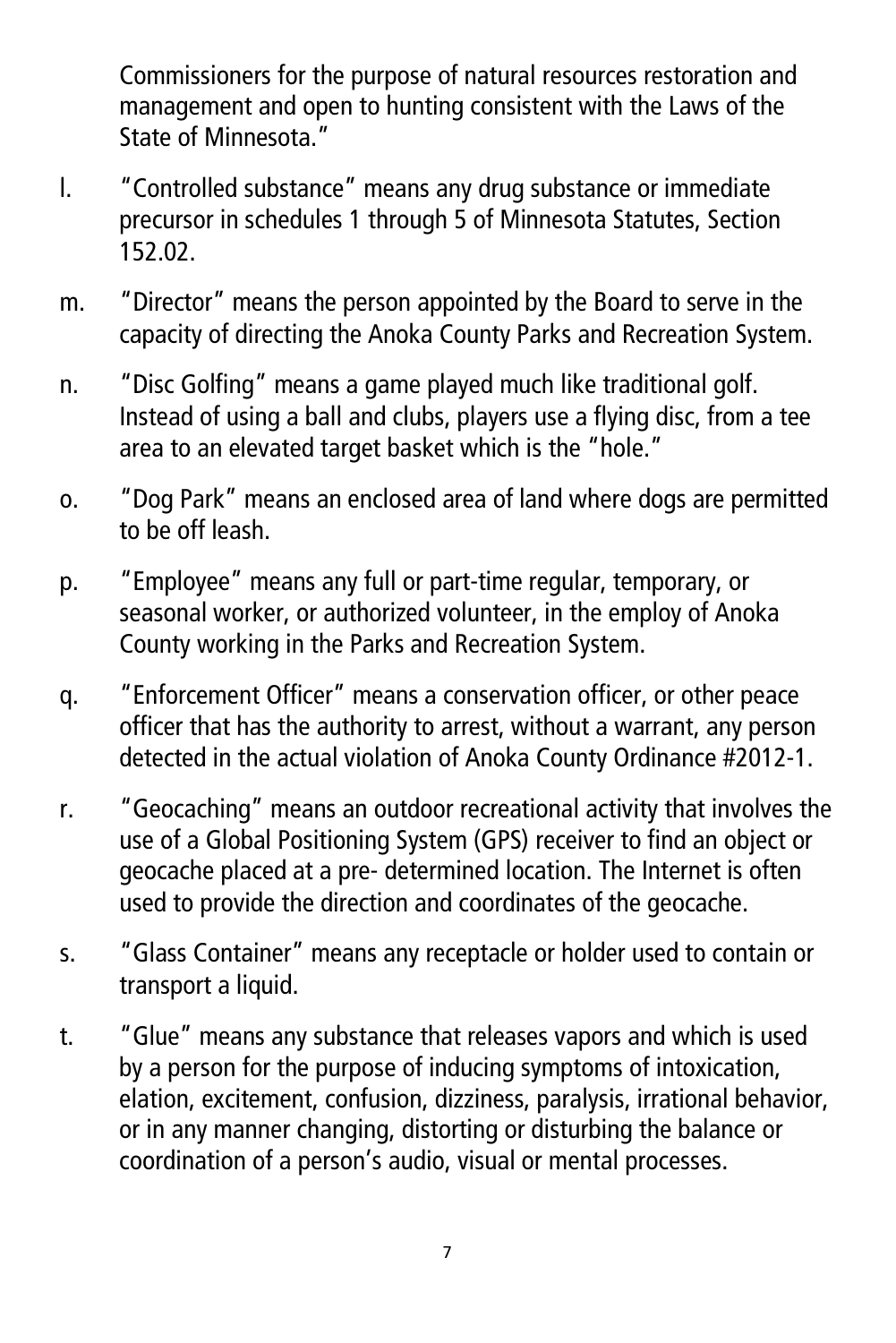- u. "Hiking" means traveling by foot; i.e., walking, jogging, running, or with an electric personal assistive mobility device.
- v. "Horse" means a horse, mule, hinny or donkey.
- w. "Horseback Riding" is the riding, leading, or tethering of a horse, mule, hinny or donkey.
- x. "Law Enforcement Officer" means any "Peace Officer" licensed by the Board of Peace Officer Standards and Training (POST) and meeting the definition assigned to it in Minnesota Statutes, Section 626.84, subdivision 1 (c). See "Peace Officer" below.
- y. "Leash" means a cord, rope, strap, harness, or other tether, which shall be securely fastened to the collar or harness of a dog or other pet or service animal and shall be of sufficient strength and length to keep such a dog or other animal under the handler's immediate control.
- z. "Motorized Recreational Vehicle" means any self-propelled, off the road or all-terrain vehicle including, but not limited to, snowmobile, mini-bike, amphibious vehicle, motorcycle, go-cart, trail bike, dune buggy, motorized skateboard, or all-terrain cycle. See also OPDMD below.
- aa. "Natural Resources" means all flora and fauna within parks and the physical factors upon which they depend; including air, water, soil, and minerals.
- bb. "OPDMD" means Other Power-Driven Mobility Devices and includes mobility devices powered by batteries, fuel, or other engines that are used by individuals with mobility disabilities for the purpose of locomotion, but that is not a wheelchair. The OPDMD that are likely to be used for these purposes are categorized as: 1) Single-user Electric (e.g., Segways, electric-assist bicycles, electric foot scooters, or electric track chairs); 2) Single-user Internal Combustion (e.g., motorized bicycles and mopeds, gas-powered foot scooters, off-highway motorcycles); Class 1 ATV, and Golf Cart; 3) Class 2 ATV; 4) Off-Road Vehicle; 5) Highway Licensed Vehicle; 6. Snowmobile.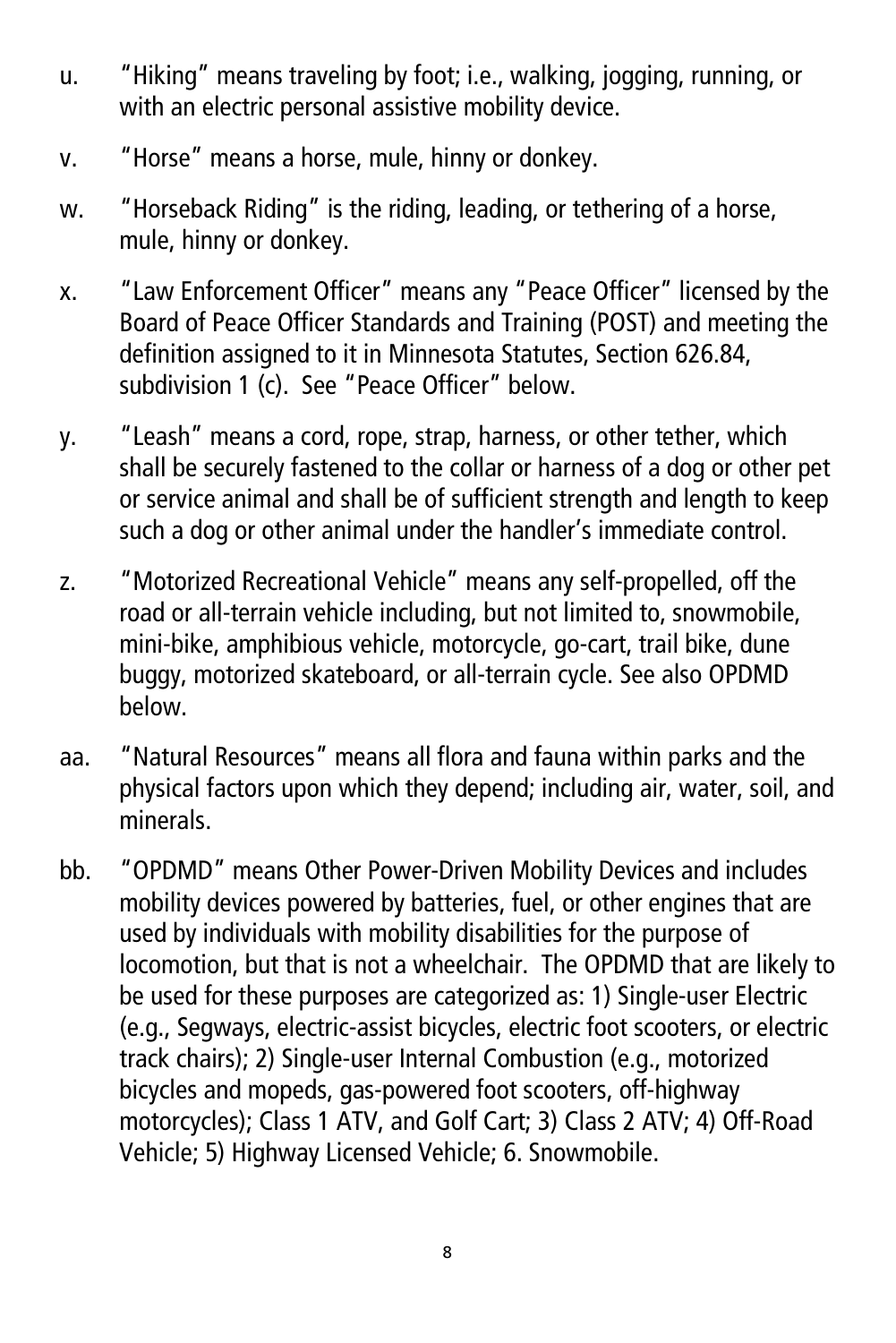- cc. "Park" means any land or water area and all facilities thereon including trails, under the jurisdiction, control, or ownership of Anoka County and designated by the Board as a unit of the Anoka County Parks and Recreation System.
- dd. "Parks and Recreation Department" means an operating unit of Anoka County responsible for the acquisition, development, programming, operation, and maintenance of the Anoka County Parks System.
- ee. "Peace Officer" means an employee of a law enforcement agency who is licensed by the Board of Peace Officer Standards and Training (POST), charged with the prevention and detection of crime and the enforcement of the general criminal laws of the state and who has the full power of arrest. Civil or peace officers include the Minnesota State Patrol, Sheriffs or Deputy Sheriffs, district or local police, and state conservation officers, whose duty it is to preserve the public peace.
- ff. "Permit" means the written permission that must be obtained from the Parks and Recreation Department to carry out a given activity.
- gg. "Person" or "Persons" means individuals, firms, corporations, societies, or any group or gathering whatsoever.
- hh. "Pest" means any plant, animal, or organism that is determined to be undesirable because it conflicts with park management objectives, creates an annoyance to park guests, or has the potential to create a health hazard.
- ii. "Pesticide" means a chemical or biological substance intended to control, prevent or destroy a pest, and/or a substance to be used as a plant regulator, defoliate, or a desiccant. Repellents are not considered a pesticide.
- jj. "Pet" means a dog or house cat that is tamed and domesticated and kept as a companion. See definition of Service Animal below, which is not a Pet for purposes of this Ordinance.
- kk. "Pollutant" means any substance, liquid, solid, or gas, which could cause contamination of air, land, or water so as to create or cause a nuisance or render unclean or noxious or impure so as to be actually or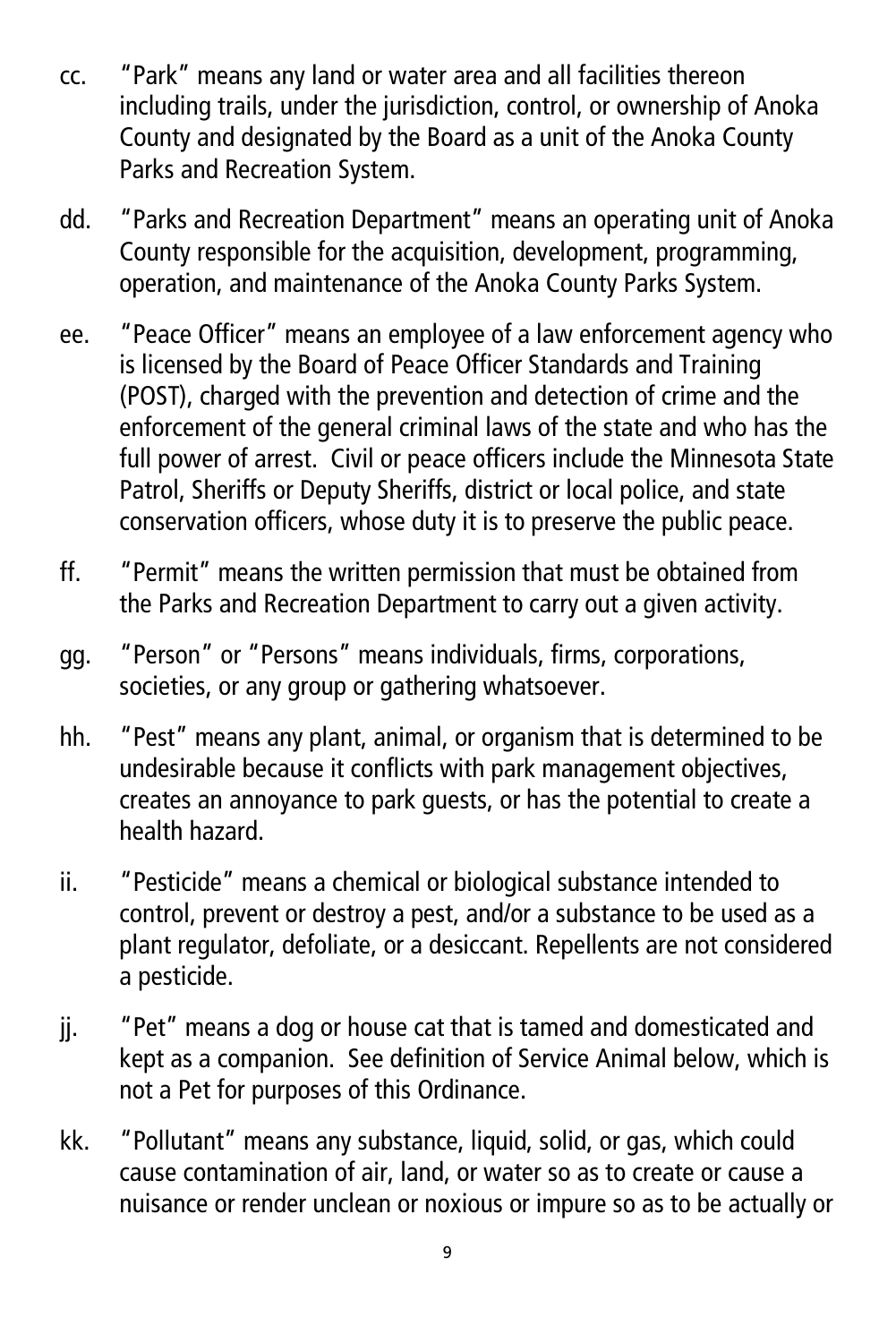potentially harmful or detrimental or injurious to public health, safety, welfare, or that of wildlife or vegetation.

- ll. "Possession" Physical Possession: Having a controlled substance on one's person with knowledge of the nature of the substance; or Constructive Possession: Having once possessed a controlled substance, continuing to exercise dominion and control over the substance up to the time of arrest, aiding and abetting another in possessing a controlled substance.
- mm. "Property" means any land, waters, facilities, or possessions of Anoka County designated by the Board as a component of the Anoka County Parks and Recreation System.
- nn. "Regular Park Hours" means the hours of the day when the parks are open to general park use, as designated by this ordinance.
- oo. "Responsible Person" means the parent, guardian, or person having lawful custody and control of another person, including juveniles.
- pp. "Roller Skater" or "Roller Skating" is any person riding or propelling oneself by human power or gravity on wheeled devices that are worn on a person's feet or stood upon by a person. Such devices include, but are not limited to, roller skates, in-line skates, roller skis, skateboards and non-motorized scooters.
- qq. "Service Animals" are defined by the Americans with Disabilities Act (ADA) as dogs that are individually trained to do work or perform tasks for people with disabilities, including physical, psychiatric, sensory, or other mental disabilities.
- rr. "Skijoring" is a sport in which a skier is towed across a frozen surface by a dog.
- ss. "Special Use Permit" means a permit issued by the Parks and Recreation Department allowing exclusive or special use of park areas, trails, buildings or facilities, as described in this Ordinance and by Parks and Recreation Department policies.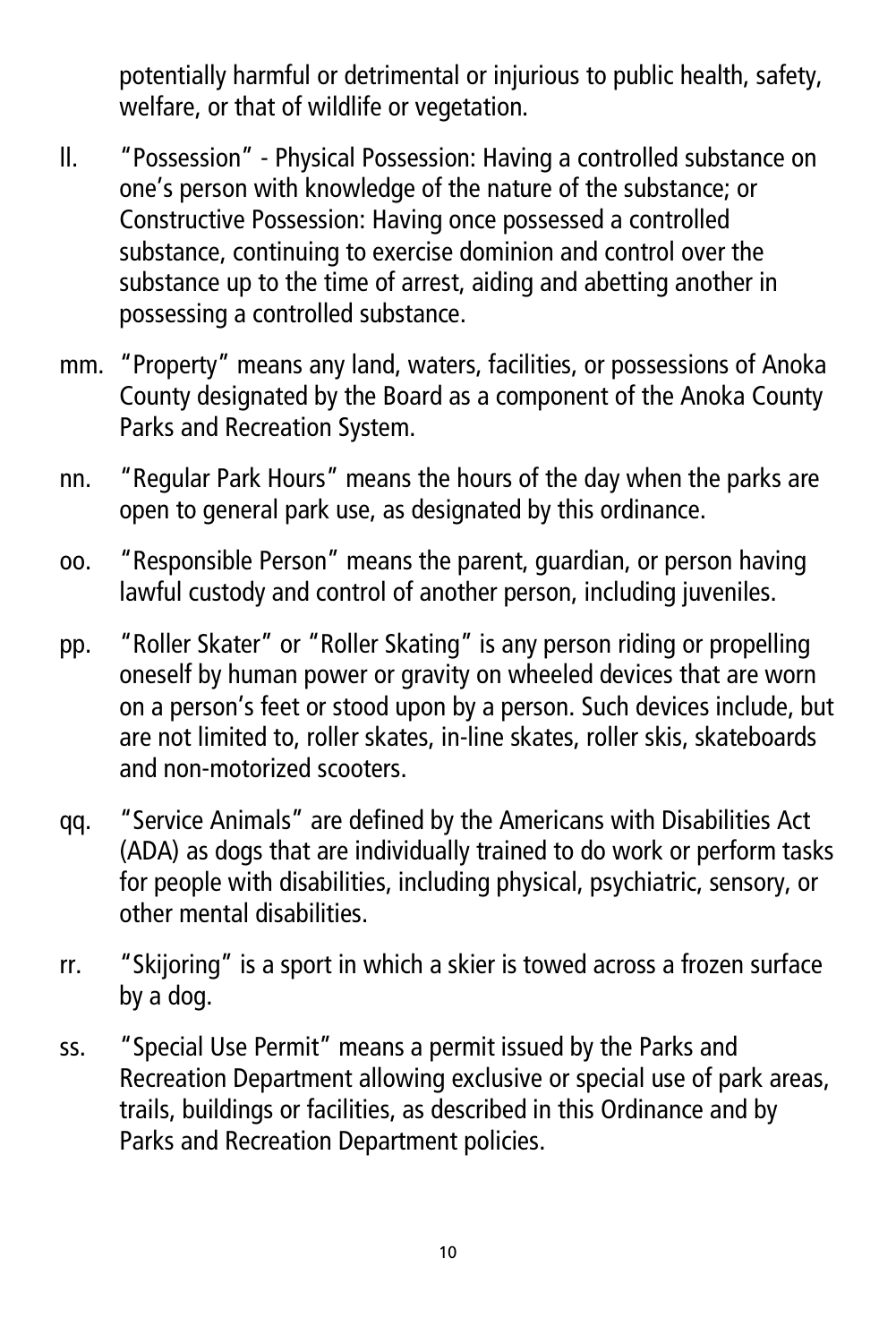- tt. "Park Services Manager" means an employee of Anoka County that directs and supervises ordinance enforcement for the Parks and Recreation Department.
- uu. "Trout Lake" means that part of the Anoka County Parks and Recreation System designated by the Board and recognized by the Minnesota Department of Natural Resources, allowing for legal trout fishing during the established trout fishing season.
- vv. "Unmanned Aerial Vehicle (UAV)" or "Drone" means an aircraft without a human pilot aboard, commonly referred to as a drone, which is operated by a ground-based or programmed controller.
- ww. "Vehicle" means every device in, upon or by which any person or property is or may be transported or drawn upon a designated road or parking lot, except devices moved by human power or used exclusively upon stationary rails or tracks.
- xx. "Watercraft" means any contrivance used or designated for navigation on water.
- yy. "Water Park" means an aquatic recreation area with water-based facilities such as pools, slides with flowing water, play features, and related support facilities.
- zz. "Weapon" means any device including, but not limited to, firearms, bows, paint-ball guns, electronic weapons, slings, and pellet or BB guns from which a shot or projectile of any type is discharged or propelled by means of an explosive, gas, compressed air, or other means. An electronic weapon means a portable device which is designed, used, or intended to be used, offensively or defensively, to immobilize or incapacitate persons by the use of an electric current.
- aaa. "Wildlife" means any living creature, not human, wild by nature, endowed with sensation, power of voluntary motion, including, but not limited to, mammals, birds, fish, amphibians, reptiles, crustaceans, and mollusks.
- bbb. "Wine" means a vinous alcoholic beverage containing not more than 14 percent alcohol by volume.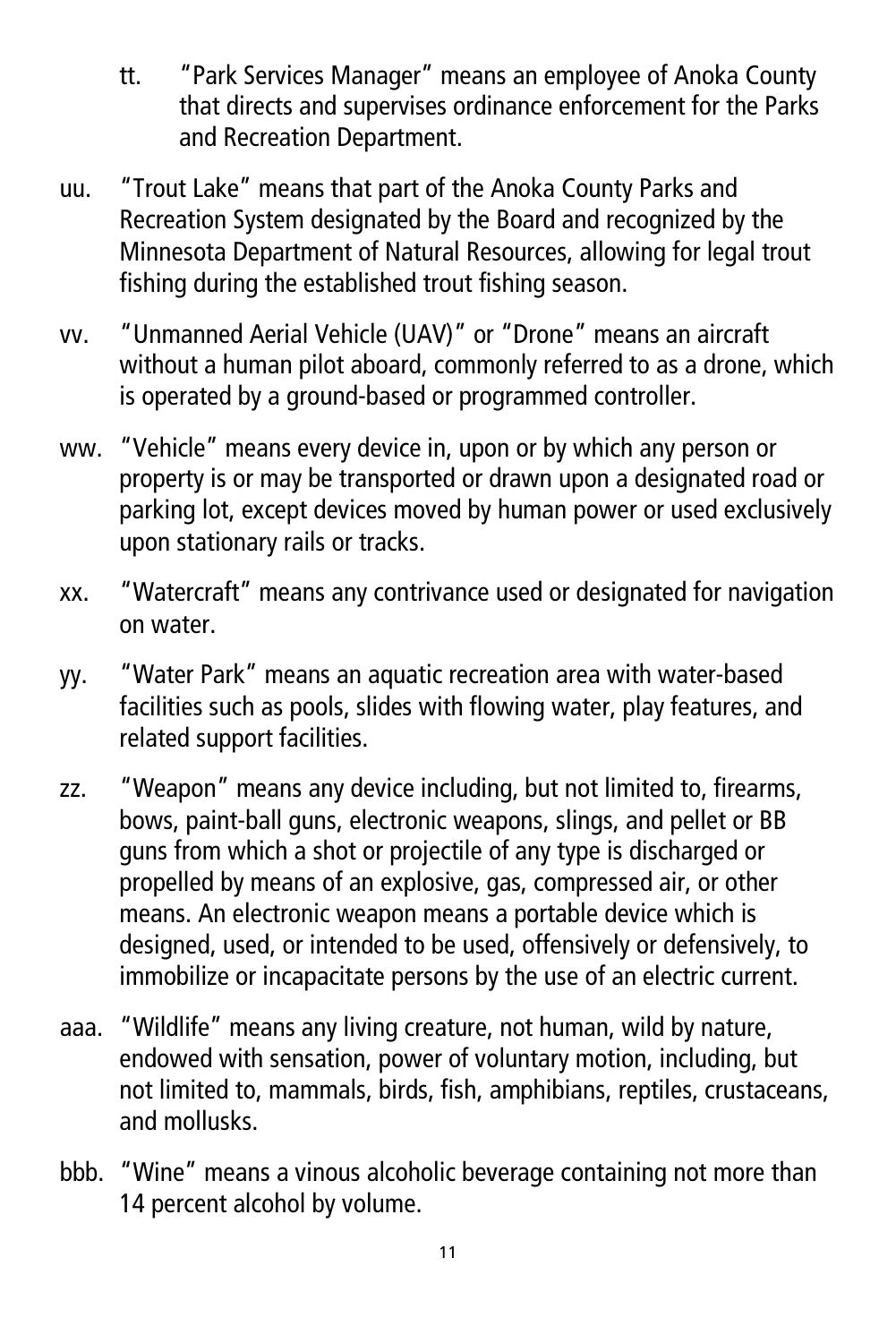# CHAPTER II - REGULATION OF PUBLIC USE

#### Section 1 - Park Hours

It shall be unlawful for any person to enter or remain in a park outside of regular hours unless:

- a. Participating in a county led program that occurs outside of regular park hours, camping in a park, being in a park area or facility specifically designated by the County for use outside of regular park hours, or in possession of a valid Permit allowing said use. Parks shall be open to the public daily from 5:00 a.m. until 10:00 p.m. and this time frame shall be known as regular park hours.
- b. To be in any park or portion thereof at any time that has been closed by the authorization of the Director or designee for the protection of park property or for the health, safety, or welfare of the public.

# Section 2 - Permits

It shall be unlawful for a person to violate any provisions of a Permit. Permits shall be required:

- a. For the exclusive or special use of park areas, buildings, trails, or facilities.
- b. For races, runs, and special events not conducted by the County.
- c. For any entertainment, tournament, exhibition, or special use.

Issuance of Permits shall be established through regulations established by the Director.

# Section 3 - Use Fee, Failure to Pay

It shall be unlawful for any person to use, without payment, any facility for which a fee is charged unless the payment is waived by the Director or desianee.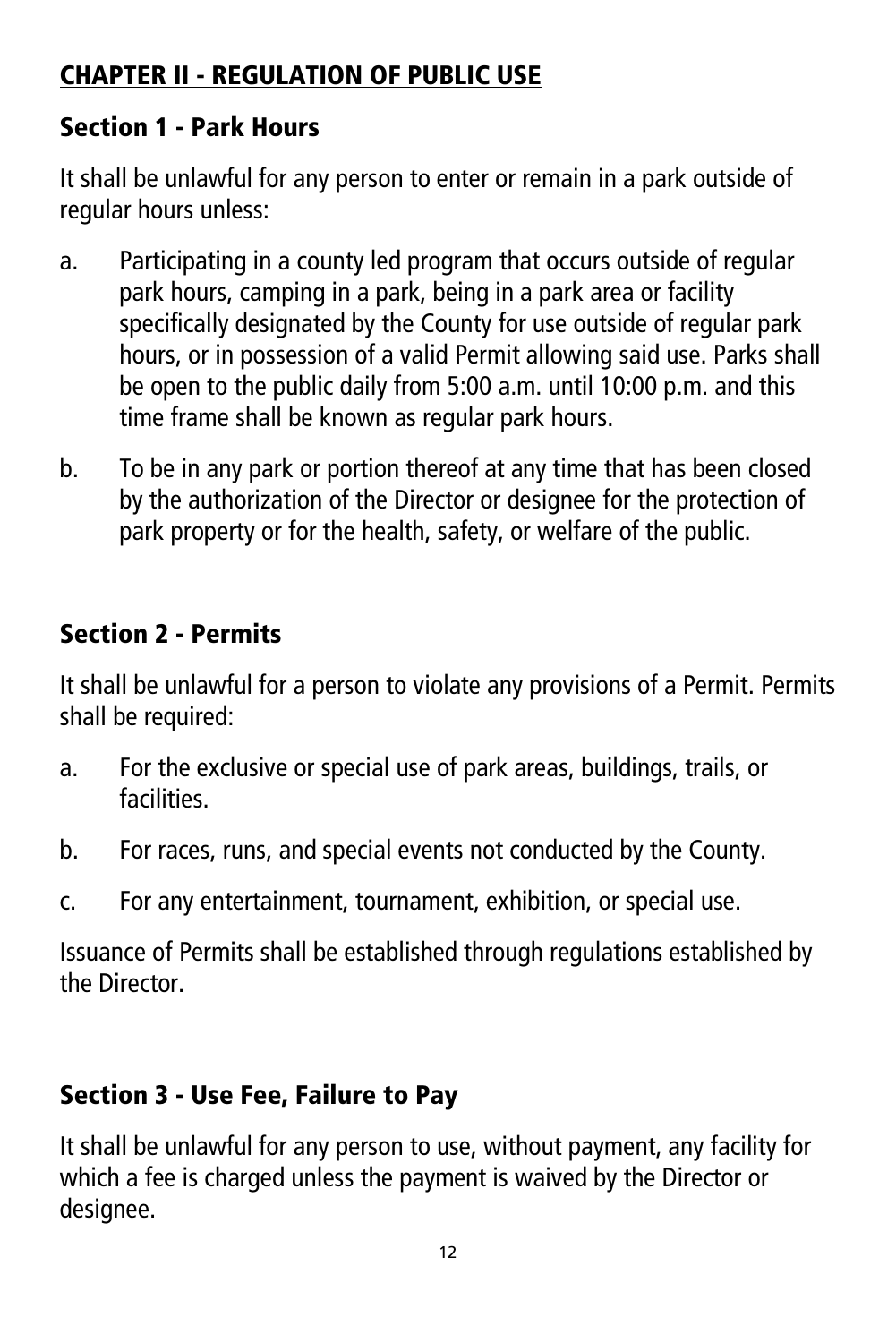# Section 4 - Vehicle Entry Permits

It shall be unlawful for any person to enter a park with a motor vehicle without appropriately displaying a valid annual or daily entry permit unless at a park or in an area specifically exempted from such requirement or by permission granted by the Director or designee.

#### CHAPTER III - REGULATION OF GENERAL CONDUCT - PERSONAL BEHAVIOR

#### Section 1 – Drug, Alcohol, and Tobacco Use

- a. Serve, possess or consume any alcoholic beverage within a park in violation of Minnesota Statutes; or
- b. Serve, possess, or consume any alcoholic beverage, except beer and wine within a park, unless otherwise authorized by special Permit; or
- c. Use, manufacture, possess, constructively possess, sell, give away, barter, exchange, distribute, or otherwise transfer any controlled substance, except on a lawful prescription by a person licensed by law to prescribe and administer controlled substances; or
- d. Inhale, breathe, or drink or be or become intoxicated by reason of inhaling, breathing, or drinking any substance defined as "glue"; or
- e. Sell, barter, furnish, or give alcoholic beverages to a person under 21 years of age; or
- f. Purchase or attempt to purchase any alcoholic beverage, if under the age of 21; or
- g. Induce a person under the age of 21 years to purchase or procure any alcoholic beverage; or
- h. Possess or bring beer or wine into a park, in large quantities (e.g., kegs, barrels, case lots) for personal consumption without a special Permit; or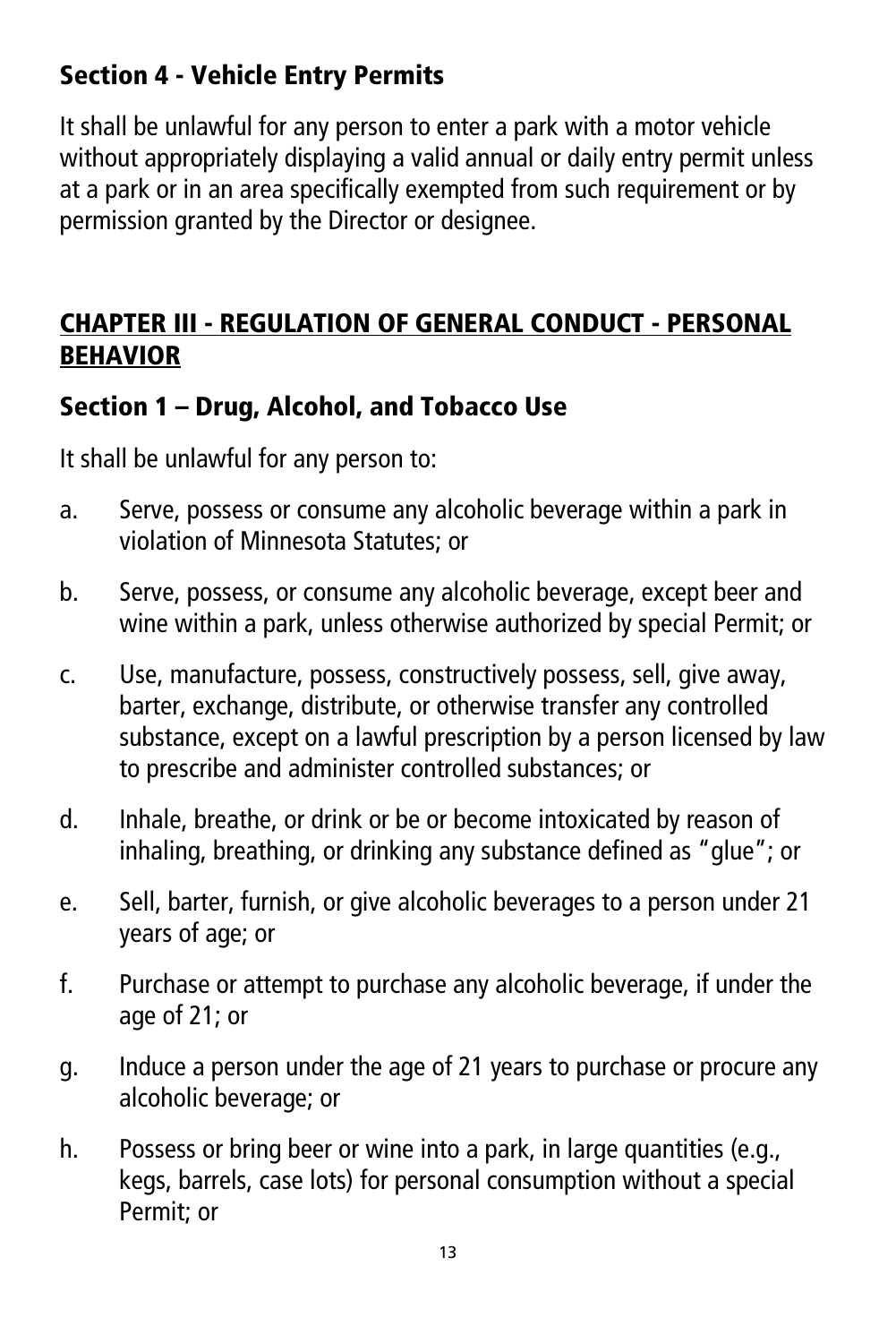- i. Sell, buy, give, receive, or consume beer or wine in parking areas, on park roadways, or on park trails; or
- j. Consume or display any alcoholic beverage at sites where the Parks and Recreation Department or its agent is a licensed vendor of alcoholic beverages, unless purchased at that site, or authorized by special Permit; or.
- k. Use any form of tobacco product, including e-cigarettes, in or around Anoka County park facilities or in other locations as designated by the Director.

# Section 2 - Gambling

It shall be unlawful for any person to gamble or participate in any game of chance for a consideration of items of value; excepting private social bets or chance drawings not incidental to organized, commercialized, or systematic gambling.

#### Section 3 - Public Nuisance/Personal Conduct

- a. Expose his or her genitals, pubic area, buttocks, or female breast below the top of the areola, with less than a fully opaque covering within a park.
- b. Conceal their identity in a public place by means of a robe, mask, or other disguise, unless incidental to amusement or entertainment or weather protection, is guilty of a misdemeanor. Nothing in this provision is intended to prevent individuals from wearing a hijab, veil, headscarf, or other articles of clothing in conformity with their religion or culture.
- c. For purposes of this ordinance, Minnesota Statutes Chapter 609, Sections 609.705, 609.71, 609.713, 609.715, 609.72, 609.74, are hereby incorporated by reference and are listed as follows: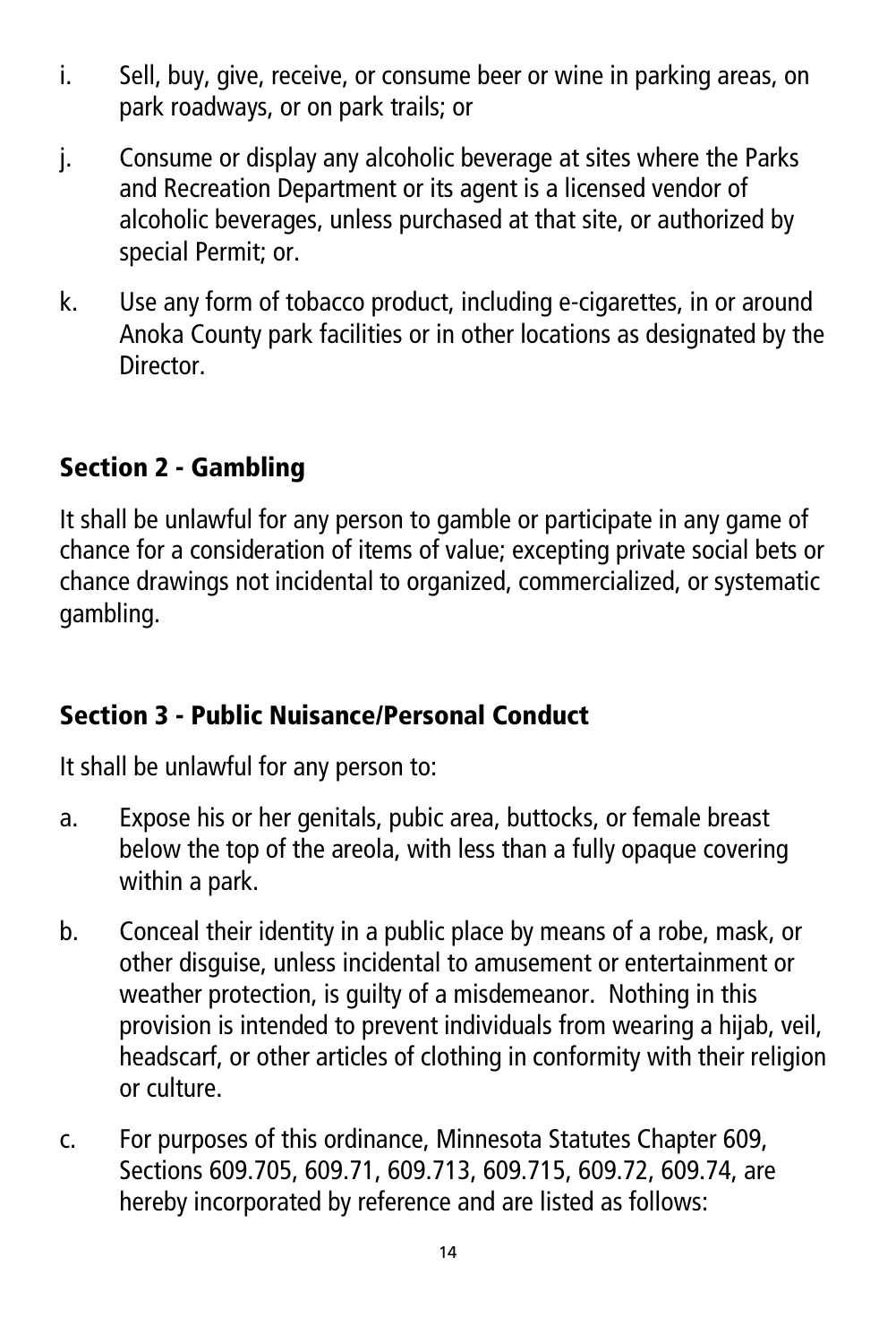- i. 609.705 Unlawful Assembly When three or more persons assemble, each participant is guilty of unlawful assembly, which is a misdemeanor, if the assembly is:
	- 1. With intent to commit any unlawful act by force; or
	- 2. With intent to carry out any purpose in such manner as to disturb or threaten the public peace; or
	- 3. Without unlawful purpose, but the participants so conduct themselves in a disorderly manner as to disturb or threaten the public peace.
- ii. 609.71 Riot When three or more persons assembled disturb the public peace by an intentional act or threat of unlawful force or violence to person or property, each participant therein is guilty of riot (third degree) and may be sentenced to imprisonment for not more than one year or to payment of a fine of not more than \$1,000, or both; or if the offender, or to the offender's knowledge any other participant, is armed with a dangerous weapon, they are guilty of riot (second degree) and may be sentenced to imprisonment for not more than five years or to payment of a fine of not more than \$10,000, or both; or if death results, and one of the persons is armed with a dangerous weapon, they are guilty of riot (first degree) and may be sentenced to imprisonment for not more than 20 years or to payment of a fine for not more than \$35,000, or both.
- iii. 609.713 Threats of Violence

Subdivision 1. Threaten violence; intent to terrorize.

Whoever threatens, directly or indirectly, to commit any crime of violence with purpose to terrorize another or to cause evacuation of a building, place of assembly, vehicle or facility of public transportation or otherwise to cause serious public inconvenience, or in a reckless disregard of the risk of causing such terror or inconvenience may be sentenced to imprisonment for not more than five years or to payment of a fine of not more than \$10,000, or both. As used in this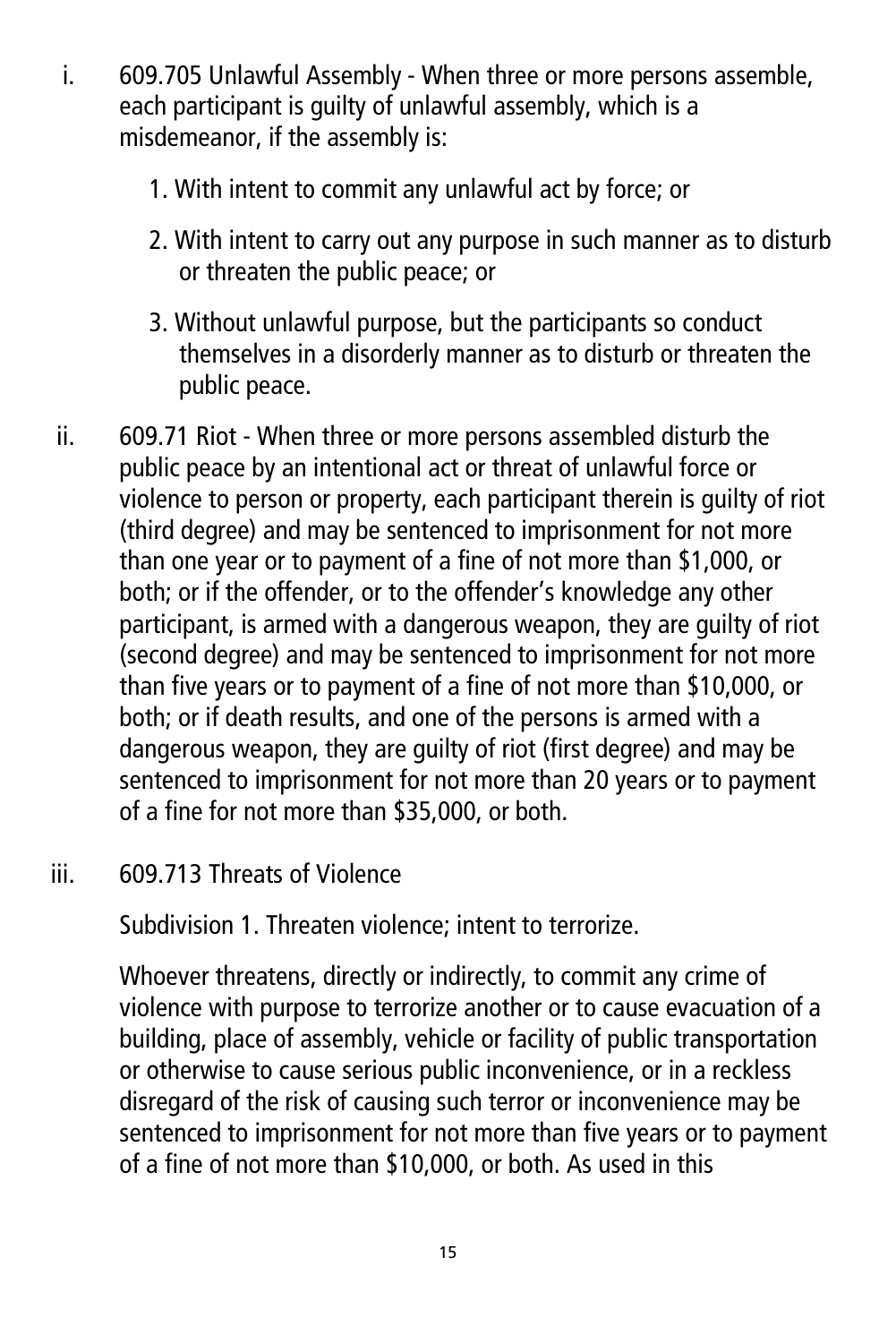subdivision, "crime of violence" has the meaning given "violent crime" in section 609.1095, subdivision 1, paragraph (d).

Subd. 2. Communicates to terrorize.

Whoever communicates to another with purpose to terrorize another or in reckless disregard of the risk of causing such terror, that explosives or an explosive device or any incendiary device is present at a named place or location, whether or not the same is in fact present, may be sentenced to imprisonment for not more than three years or to payment of a fine of not more than \$3,000, or both.

Subd. 3. Display replica of firearm.

- a. Whoever displays, exhibits, brandishes, or otherwise employs a replica firearm or a BB gun in a threatening manner, may be sentenced to imprisonment for not more than one year and one day or to payment of a fine of not more than \$3,000, or both, if, in doing so, the person either:
	- 1. Causes or attempts to cause terror in another person; or

2. Acts in reckless disregard of the risk of causing terror in another person.

- b. For purposes of this subdivision:
	- 1. "BB gun" means a device that fires or ejects a shot measuring .18 of an inch or less in diameter; and
	- 2. "Replica firearm" means a device or object that is not defined as a dangerous weapon, and that is a facsimile or toy version of, and reasonably appears to be a pistol, revolver, shotgun, sawedoff shotgun, rifle, machine gun, rocket launcher, or any other firearm. The term replica firearm includes, but is not limited to, devices or objects that are designed to fire only blanks.
- iv. 609.715 Present at Unlawful Assembly Whoever without lawful purpose is present at the place of an unlawful assembly and refuses to leave when so directed by a law enforcement officer is guilty of a misdemeanor.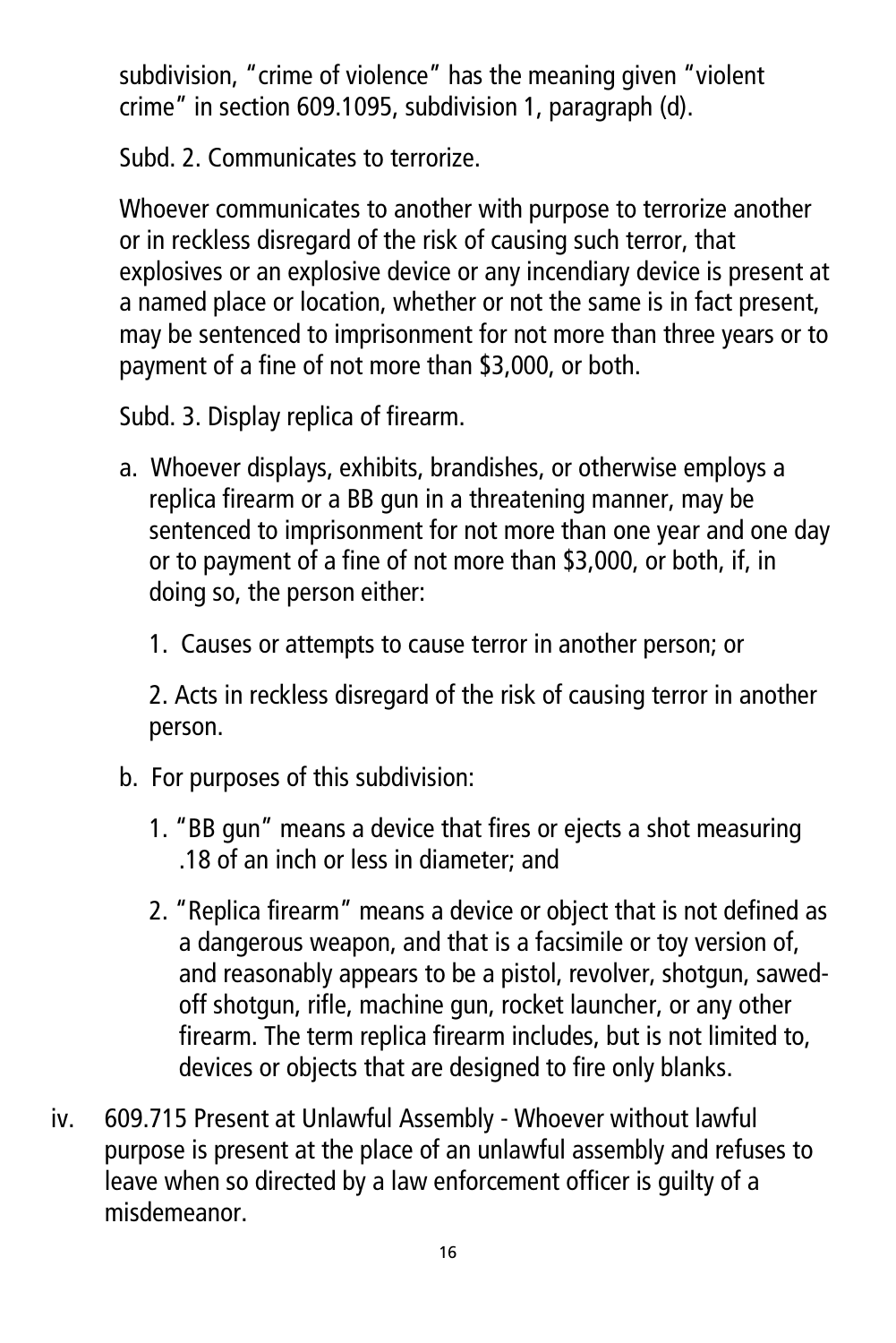#### v. 609.72 Disorderly Conduct

Subdivision 1. Whoever does any of the following in a public or private place, including on a school bus, knowing, or having reasonable grounds to know that it will, or will tend to, alarm, anger or disturb others or provoke an assault or breach of the peace, is guilty of disorderly conduct, which is a misdemeanor.

- a. Engages in brawling or fighting; or
- b. Disturbs an assembly or meeting, not unlawful in its character; or
- c. Engages in offensive, obscene, abusive boisterous, or noisy conduct or in offensive, obscene, or abusive language tending reasonably to arouse alarm, anger, or resentment in others.
- d. A person does not violate this section if the person's disorderly conduct was caused by an epileptic seizure, Tourette Syndrome, or similar uncontrollable condition.
- e. Caregiver; penalty for disorderly conduct. A caregiver, as defined in section 609.232, who violates the provisions of subdivision 1 against a vulnerable adult, as defined in section 609.232, may be sentenced to imprisonment for not more than one year or to payment of a fine of not more than \$3,000, or both.
- vi. 609.74 Public Nuisance Whoever by an act or failure to perform a legal duty intentionally does any of the following is guilty of maintaining a public nuisance, which is a misdemeanor:
	- 1. Maintains or permits a condition which unreasonably annoys, injures or endangers the safety, health, morals, comfort or repose of any considerable number of members of the public; or
	- 2. Interferes with, obstructs or renders dangerous for passage, any public highway or right-of-way, or waters used by the public; or
	- 3. Is guilty of any other act or omission declared by law to be a public nuisance and for which no sentence is specifically provided.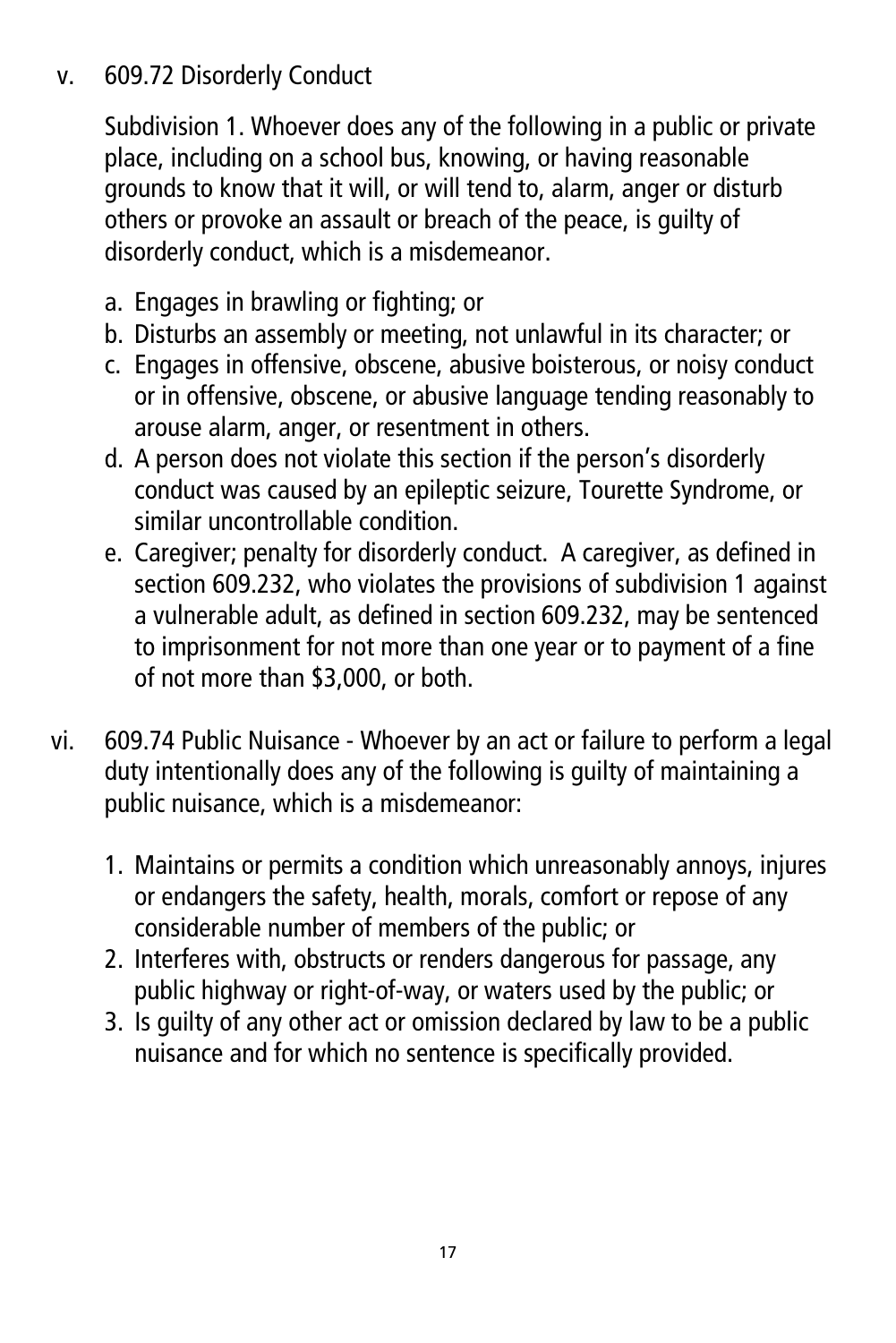# Section 4 - Property of Others

It shall be unlawful for any person to intentionally disturb, harass, or interfere with a park visitor's property or the property of an Anoka County employee, agent, or an authorized contractor working in the Anoka County Parks System.

# Section 5 - Littering/Dumping

- a. It shall be unlawful for any person to:
- b. Deposit, scatter, drop, dispose, or abandon in a park: any waste, bottles, cans, , charcoal,
- c. ashes, sewage, waste, or other material, except in receptacles provided for such purposes; or
- d. Dispose of any household or yard waste or commercial waste in a park, except at county designated compost sites, in accordance with compost site rules and regulations; or
- e. Leave or store personal property in any park outside of regular park hours without a permit.

# Section 6 - Possession and Use of Firearms/Dangerous Weapons/Fireworks/Hunting

It shall be unlawful for any person to:

a. Have in their possession, fire, discharge, or cause to be fired or discharged across, in, or into any portion of a park, any gun or firearm, spear, bow and arrow, crossbow, sling shot, air or gas weapon, or any other dangerous weapon or projectile, except in areas and at times designated by the Board or Director for such use, or where an individual carries a recognized Permit, unless prohibited by state or federal laws; or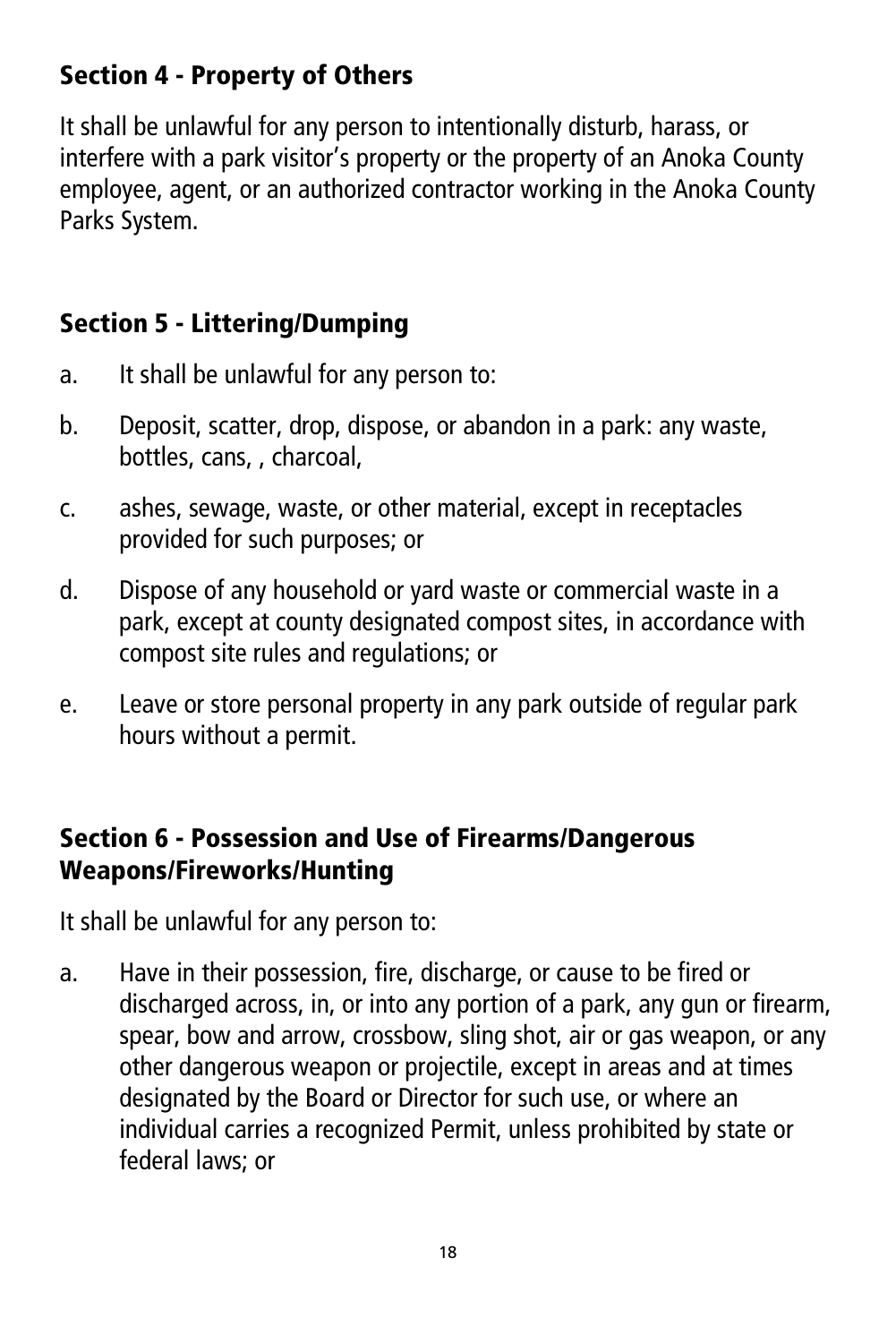- b. Possess, set off, or attempt to set off or ignite any firecracker, fireworks, smoke bombs, rockets, black powder guns, or other pyrotechnics or explosives without authorization from the Board or Director; or
- c. Engage in hunting or the taking of wild animals as defined in Minnesota Statute 97A, subdivisions 55, 47 and 26, within any park, except in areas provided and designated for that purpose or, without having a Permit from the Board or the Director.

#### Section 7 - Interference with Employee Performance of Duty

It shall be unlawful for any person to impersonate any employee or contractor of Anoka County or interfere with, harass, or hinder any employee or contractor in the lawful discharge of their duties.

#### CHAPTER IV - REGULATIONS PERTAINING TO GENERAL PARKLAND **OPERATION**

#### Section 1 - Commercial Use/Solicitation/Advertising/Photography

- a. Solicit, sell, or otherwise peddle any goods, wares, merchandise, services, liquids, or edibles in a park except by authorized concession or written permission granted by Permit from the Board, the Director or designee; or
- b. Operate a still, motion picture, video, or other camera for commercial purposes in a park without a permit issued by the Director or designee; or
- c. Expose, distribute, or place any sign, advertisement, flyers, notice, poster, or display in a park without a special permit issued by the Director or designee.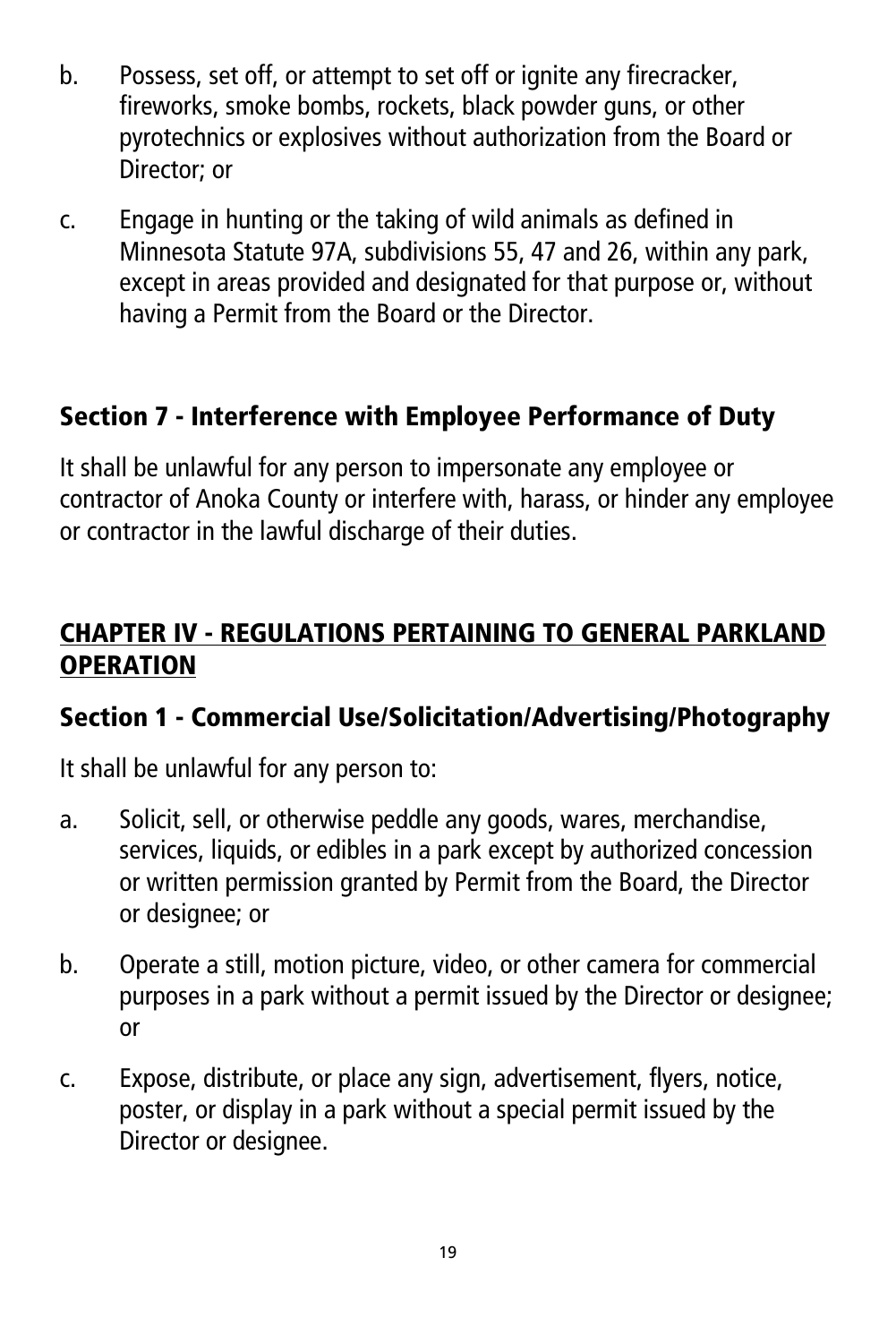# Section 2 - Pets in Parks

It shall be unlawful for any person to:

- a. Permit a pet or companion animal, except for a trained service animal, to enter or be in a park except in parking lots, in campsites, on approved trails, or in dog parks without authorization from the Director or desianee; or
- b. Bring a pet into a park, unless in a designated area and controlled on a leash, or unless in a dog park established for off-leash uses; or
- c. Permit a pet to disturb, harass, or interfere with any park visitor or a park visitor's property, property of a park employee, contractor of the county, or park wildlife; or
- d. Tether any animal to a tree, plant, building, or park equipment; or
- e. Operate a dog sled, skijoring device, or any other sled/ski equipment pulled by a pet or other animal except on designated trails for dog sleds at dates and times designated by special use Permit; or
- f. Have custody or control of any pet in a park without possessing an appropriate device for cleaning up pet feces and disposing of the feces in a sanitary manner; or
- g. Permit animal(s) to be brought into a park, except a pet, unless expressly permitted by the Director or designee.
- h. For any person to intentionally abandon or release any animal, living or deceased, within the boundaries of Anoka County Parks; or
- i. For any person to intentionally leave any animal in circumstances likely to endanger the health and safety of the animal or to disturb, anger, alarm, or annoy other park users.

Note: Service Animals, as defined by this Ordinance and the ADA, may generally accompany people with disabilities in all areas of a park or facilities where the public is normally allowed to go. Service animals must be harnessed, leashed, or tethered, unless these devices interfere with the service animal's work or the individual's disability prevents using these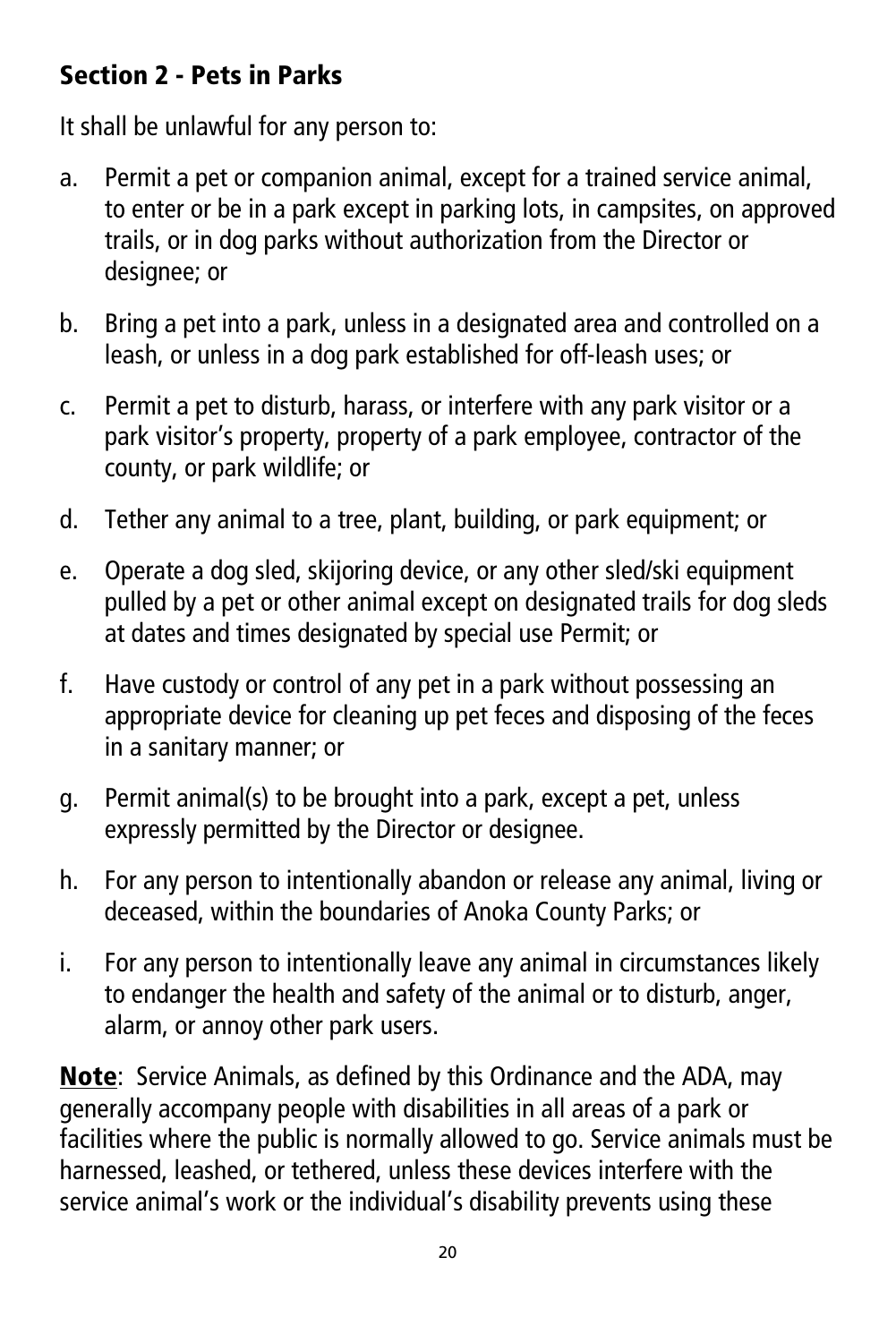devices. In that case, the individual must maintain control of the animal through voice, signal, or other effective controls.

# Section 3 - Noise/Amplification of Sound

It shall be unlawful for any person to:

- a. Install, use, or operate or permit the use or operation within park boundaries any of the following devices:
- b. Loudspeaker or sound amplifying equipment without authorization by Permit; or
- c. Radios, compact disc players, digital music player, audio or video devices, televisions, musical instruments, or other machine or device for the production or reproduction of sound in such a manner as to be disturbing or a nuisance to reasonable persons of normal sensitivity within the area of audibility without authorization by Permit; or
- d. Willfully make or continue, or cause to be made or continued, any loud, unnecessary or unusual noise which disturbs the peace and quiet within any park or which causes discomfort or annoyance to any reasonable park visitor of normal sensitivity.

The standards which shall be considered in determining whether a violation of the provisions of this section exists shall include, but not be limited to, the following:

- i. Level of the noise.
- ii. The intensity of the noise.
- iii. Whether the nature of the noise is usual or unusual.
- iv. The level and intensity of the background noise, if any.
- v. The type of area within which the noise emanates.
- vi. The intensity of human use of the area during the time at which the noise emanates.
- vii. The time of the day or night the noise occurs.
- viii. The duration of the noise.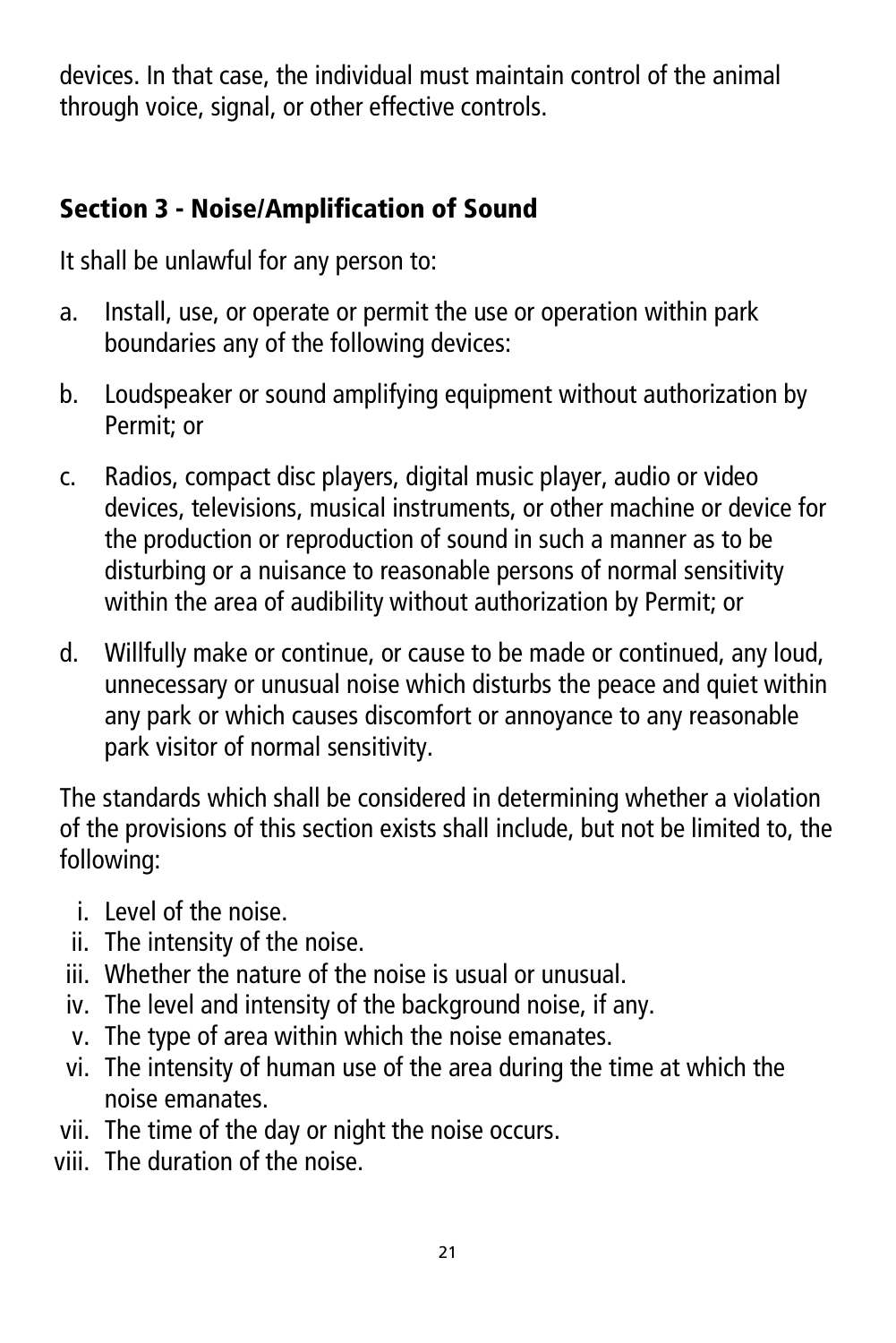ix. Interpretation of these criteria by assigned staff of the Parks and Recreation Department shall allow, deny, or control level of sound amplifying equipment by park users.

## Section 4 - Fires

It shall be unlawful for any person to:

- a. Start a fire in a park, except in a designated area, and then only in fire rings, portable stoves or grills; or any other use exclusively allowed by Permit; or
- b. Leave a fire unattended or fail to fully extinguish a fire; or
- c. Scatter or leave unattended lighted matches, burning tobacco, paper, or other combustible material.

# Section 5 - Aviation

It shall be unlawful to use park property for a starting or landing field for aircraft, hot air balloons, parachutes, hang gliders, unmanned aerial vehicle (drone), or other flying apparatus, unless otherwise authorized by Permit.

#### Section 6 - Assembly, Meetings, Speeches, Demonstrations, Religious Activities, Parades

It shall be unlawful for any person to conduct public meetings, assemblies, worship services, entertainment, parades, promotions or demonstrations within a park without a Special Permit.

# Section 7 - Amusement Devices

It shall be unlawful to bring in, set up, construct, manage, or operate any amusement or entertainment device without a Permit.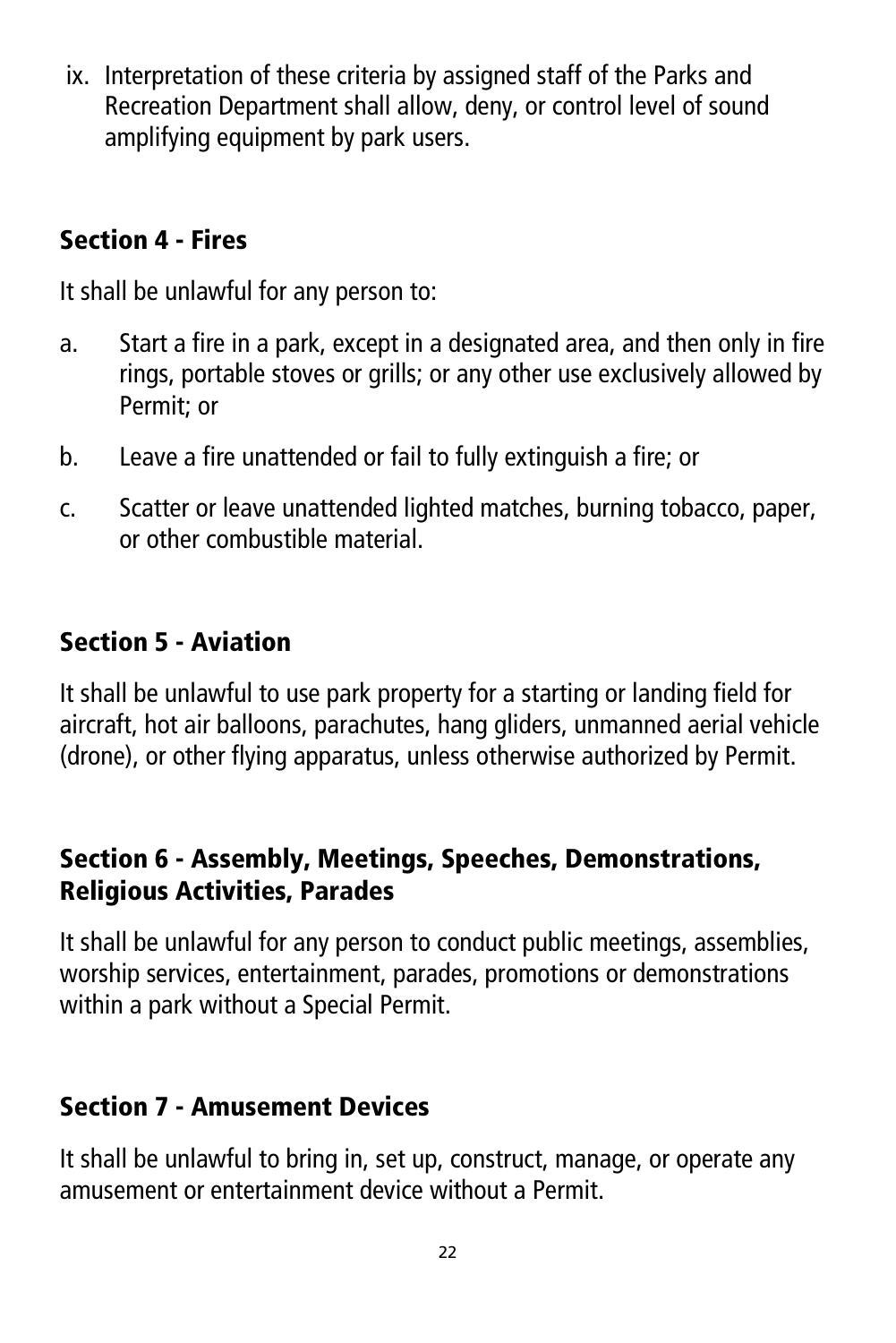#### Section 8 - Unlawful Occupancy

It shall be unlawful for any person to enter any, park, building, facility, or area that may be under construction, locked or closed to public use; or to enter or be upon any building, facility, or area after the posted closing time, before the posted opening time, or contrary to posted notice in any park without a Permit.

#### Section 9 - Engine-Powered Models and Toys

It shall be unlawful for any person to start, fly, or use any powered model aircraft, unmanned aerial vehicle (UAV) or drone, model boat or model car, or rocket or like-powered toy or model without a Special Permit.

#### CHAPTER V - PROTECTION OF PROPERTY, STRUCTURES AND NATURAL RESOURCES

#### Section 1 - Disturbance of Natural Features

It shall be unlawful for any person to:

- a. Intentionally remove, alter, injure, or destroy any tree, plant, rock, soil, mineral, or other natural feature without a Permit; or
- b. Dig trenches, holes, or other excavations in a park without a Permit; or
- c. Introduce any plant or other agent within a park without a Permit.

#### Section 2 - Disturbance of Wildlife

It shall be unlawful for any person to:

a. Kill, trap, hunt, remove, harass, annoy, pursue, or in any manner disturb or cause to be disturbed, any species of wildlife, except as permitted in designated areas; or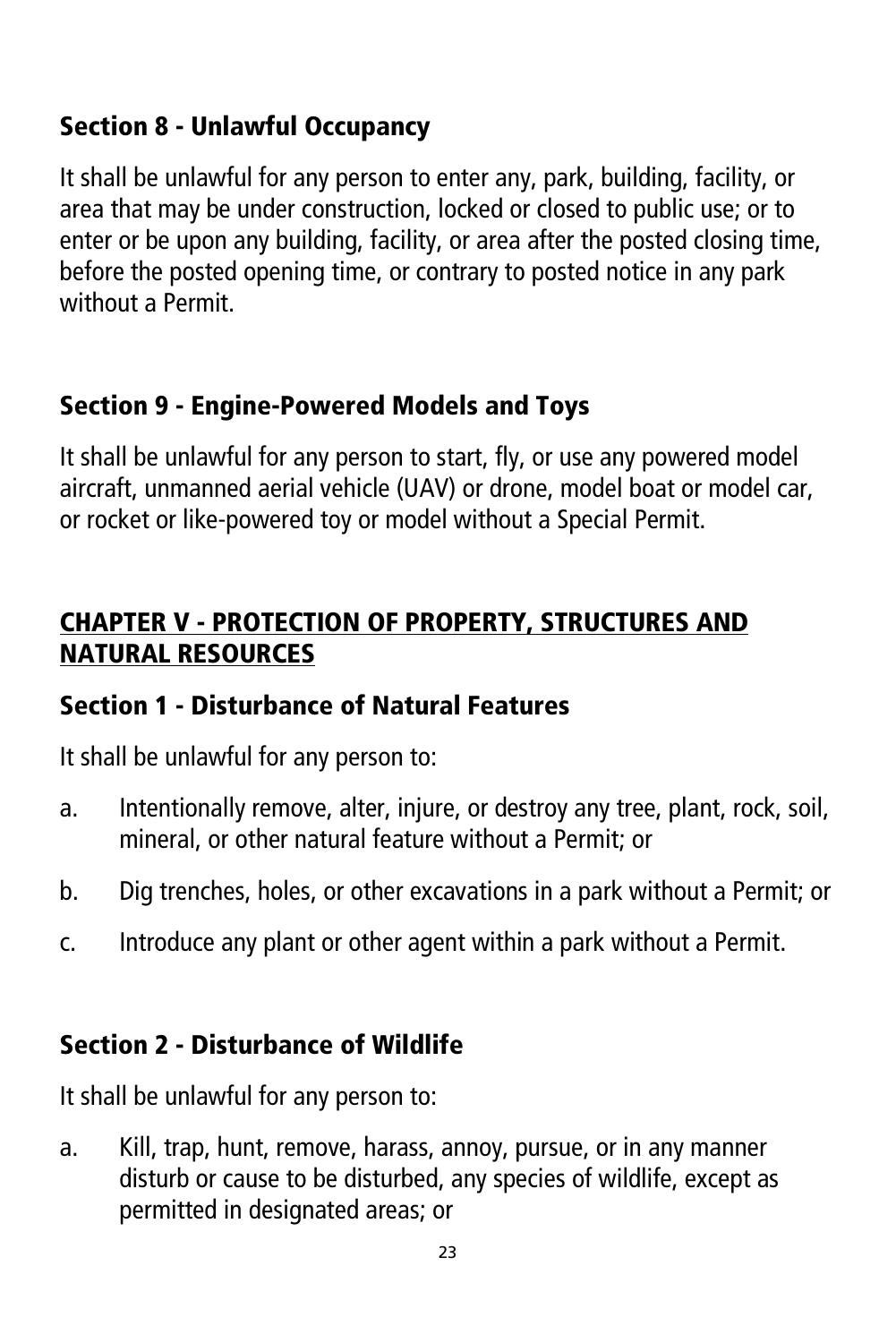- b. Release or abandon any animal within a park without a Permit; or
- c. Feed any wildlife in a park without permission of the Director or desianee; or
- d. Remove any animal, living or dead, from a park or conservation area without a Permit or contrary to the provisions of this ordinance or the laws of the State of Minnesota.

#### Section 3 - Destruction/Defacement of Park Property/Signs

It shall be unlawful for any person to:

- a. Intentionally deface, vandalize, or otherwise cause destruction to park property; or
- b. Intentionally deface, destroy, cover, damage, or remove any placard, notice or sign, or parts thereof, whether permanent or temporary, posted or exhibited by the Parks and Recreation Department; or
- c. Remove any cultural artifacts from any park by any means, except by Permit.

# Section 4 - Release of Harmful or Foreign Substance

- a. Place any debris or other pollutant in or upon any body of water in or adjacent to a park or any tributary, stream, storm sewer, or drain flowing into such waters; or
- b. Release a pesticide in or upon any park land except as permitted by the Board or Director; or
- c. Discharge any wastes in a park, without approval for that purpose; or
- d. Discharge any waste water except into a designated dumping station; or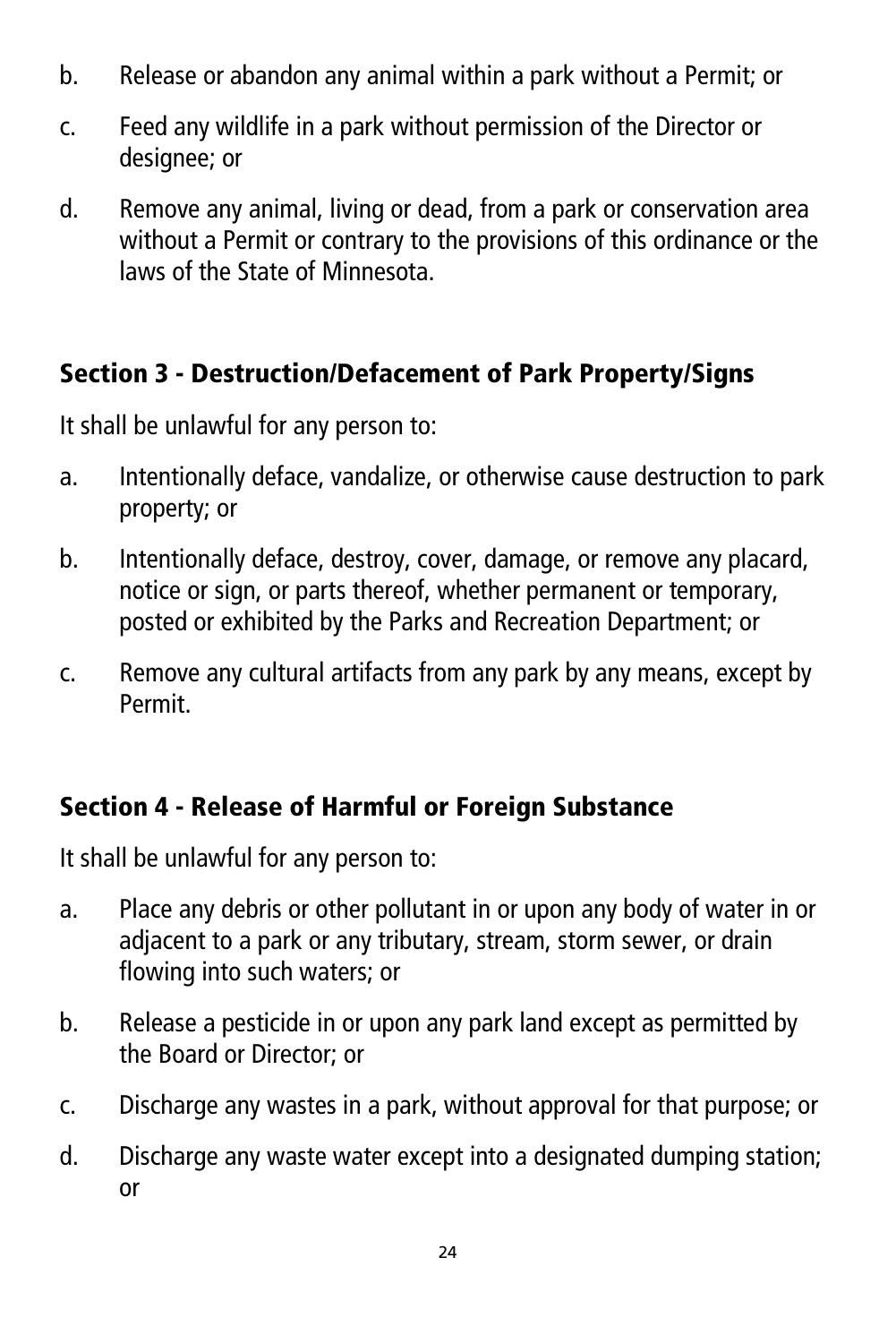e. Bring any material into a park which has been deemed by the State of Minnesota, or any other agency with lawful powers, to be a hazard to the natural environment, park facilities, or visitors.

#### Section 5 - Interference of Park Property

It shall be unlawful for any person to build an encroaching structure on, or otherwise alter, any park property except by authorized Permit.

# CHAPTER VI - REGULATION OF RECREATIONAL ACTIVITY

#### Section 1 - Camping

- a. Camp in a park except in areas provided and designated for that purpose; or
- b. Camp without a Permit issued by the Parks and Recreation Department, except in those campsites which do not require a Permit; or
- c. Occupy camp sites in a park contrary to a Permit or otherwise violate provisions of a Permit or posted rules; or
- d. Operate any vehicle within a campground during posted curfew hours, except in emergencies; or
- e. Camp overnight in a park, if under 18 years of age, unless accompanied by parent, legal guardian or by special permit from the Director or designee; or
- f. Conduct any activities at a campground or any designated campsite without a Permit to camp, or
- g. Camp in a park campground for more than seven (7) nights in a 30-day period without written permission from the Director or designee.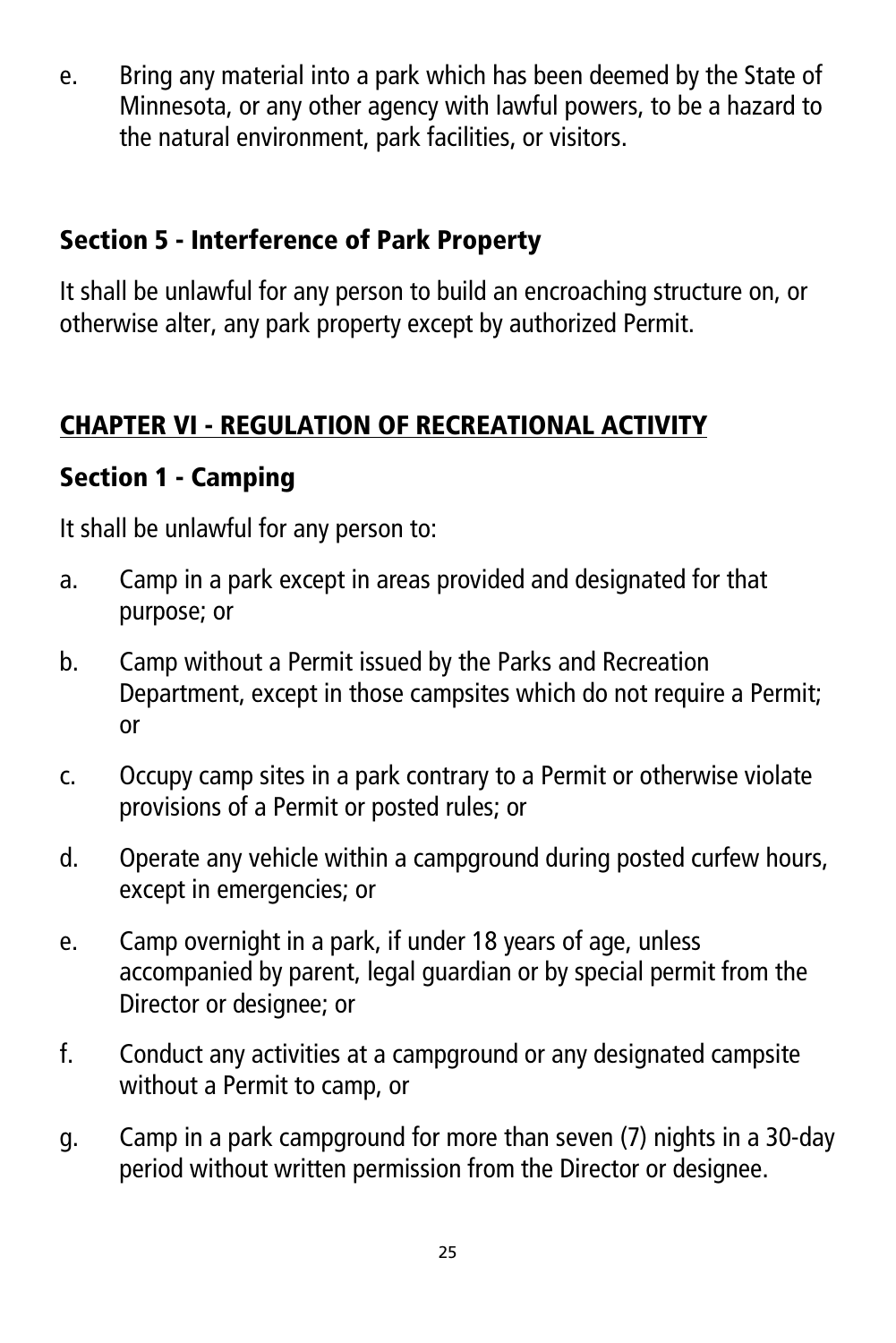# Section 2 - Picnicking

It shall be unlawful for any person to:

- a. Assume use of a picnic shelter at any time of the day if that shelter is reserved by a permitted group for the same day; or
- b. Conduct picnic activities at reservation picnic sites contrary to a Permit or otherwise violate provisions of a Permit or posted rules; or
- c. Conduct picnic activities at a campground or any designated campsite without first obtaining a Permit to camp, or
- d. Set up temporary shelters, tents, tarps, canopies, and other such devices without a Permit; or
- e. Setup a hammock in a manner that damages natural resources or in a manner outside of recommended safety guidelines; or
- f. Destroy or remove a Permit posted at a park facility.

# Section 3 - Swimming/Beaches/Aquatic Facilities

- a. Fail to obey posted safety rules established by the Board or Director at any swimming area, beach, or water park; or
- b. Wade or swim within a park except in such areas specifically designated by signs and buoys for such use; and only between the dates and hours posted; or
- c. Occupy a swimming area which is designated for the exclusive use by a contractor, licensee and/or lessee of Anoka County, including, but not limited to, designated day camp swimming facilities without permission of the exclusive-use operator or the Director; or
- d. Take glass containers, or glass of any kind, except eye glasses into designated swimming area, beach, or aquatic facility; or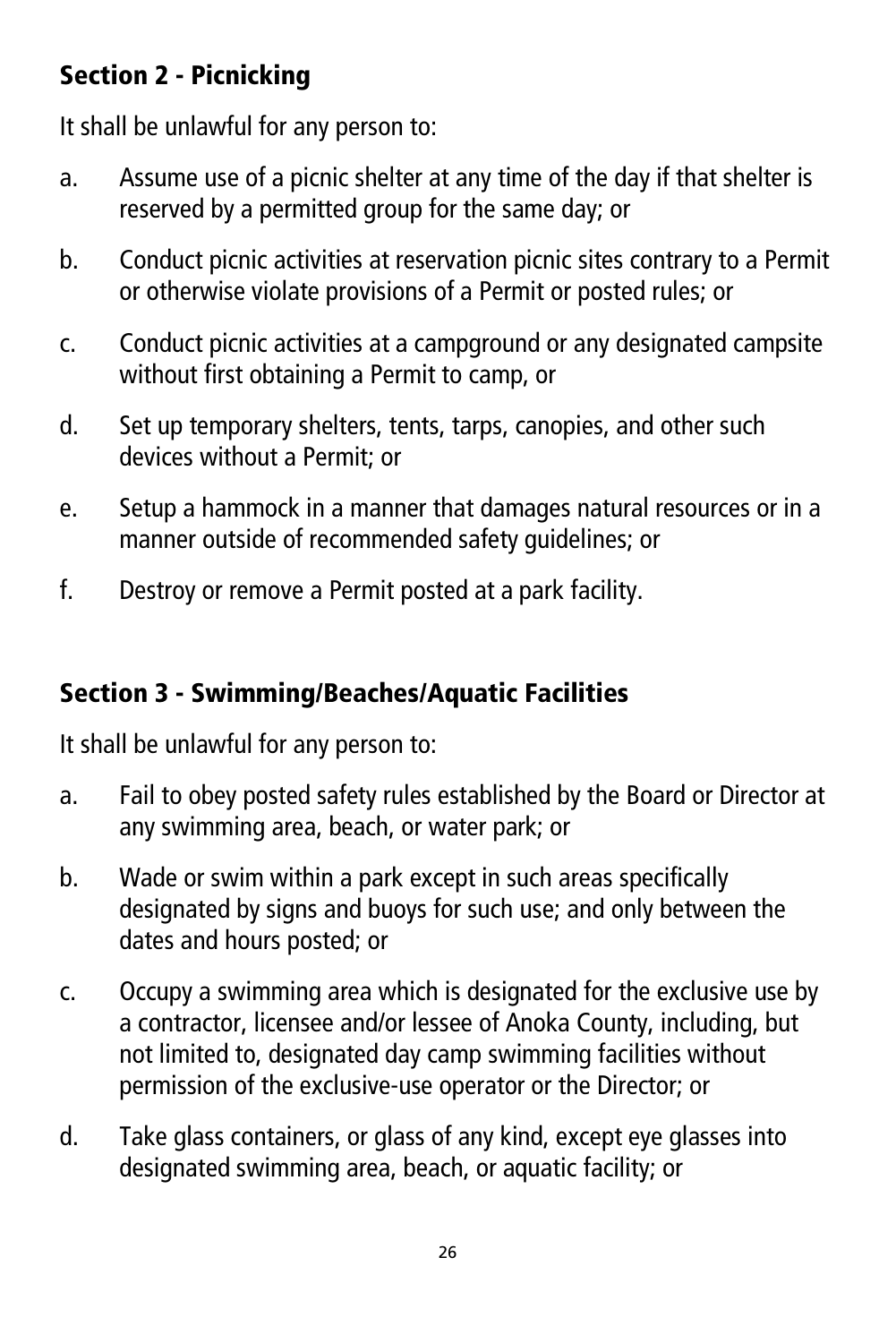- e. Use within a designated swimming beach area, any inner tube, life raft, or other inflatable or buoyant object or flotation device intended to support a person, except:
- f. United States Coast Guard approved Type I, II, III, or V personal floatation device when it is properly secured, of the proper size, and undamaged,
- g. Persons with disabilities who require use of a floatation device in order to participate in swimming, or by special permission from the Director or designee; or
- h. Throw sand, mud, rocks, or any other dangerous objects on the beach or in the water which could cause injury to others; or
- i. Swim beyond boundary buoys or markers; or
- j. Set up temporary shelters, tents, umbrellas, or other such devices on a beach that are designed to accommodate more than two individuals or otherwise obstructs access to facilities; or
- k. Bring a pet or companion animal into a designated swimming beach, except for trained Service Animals; or
- l. Fish or operate boats or watercraft within an area designated for swimming.

#### Section 4 - Scuba Diving and Snorkeling

- a. Scuba dive or snorkel in a park in violation of Minnesota Statutes, Chapter 86B "Water and Watercraft Safety"; or
- b. Scuba dive or snorkel in a designated swimming area, pool, or aquatic facility unless authorized by Permit; or
- c. Scuba dive or snorkel within 100 feet of watercraft access point; or
- d. Conduct scuba diving instruction from a park without a Permit.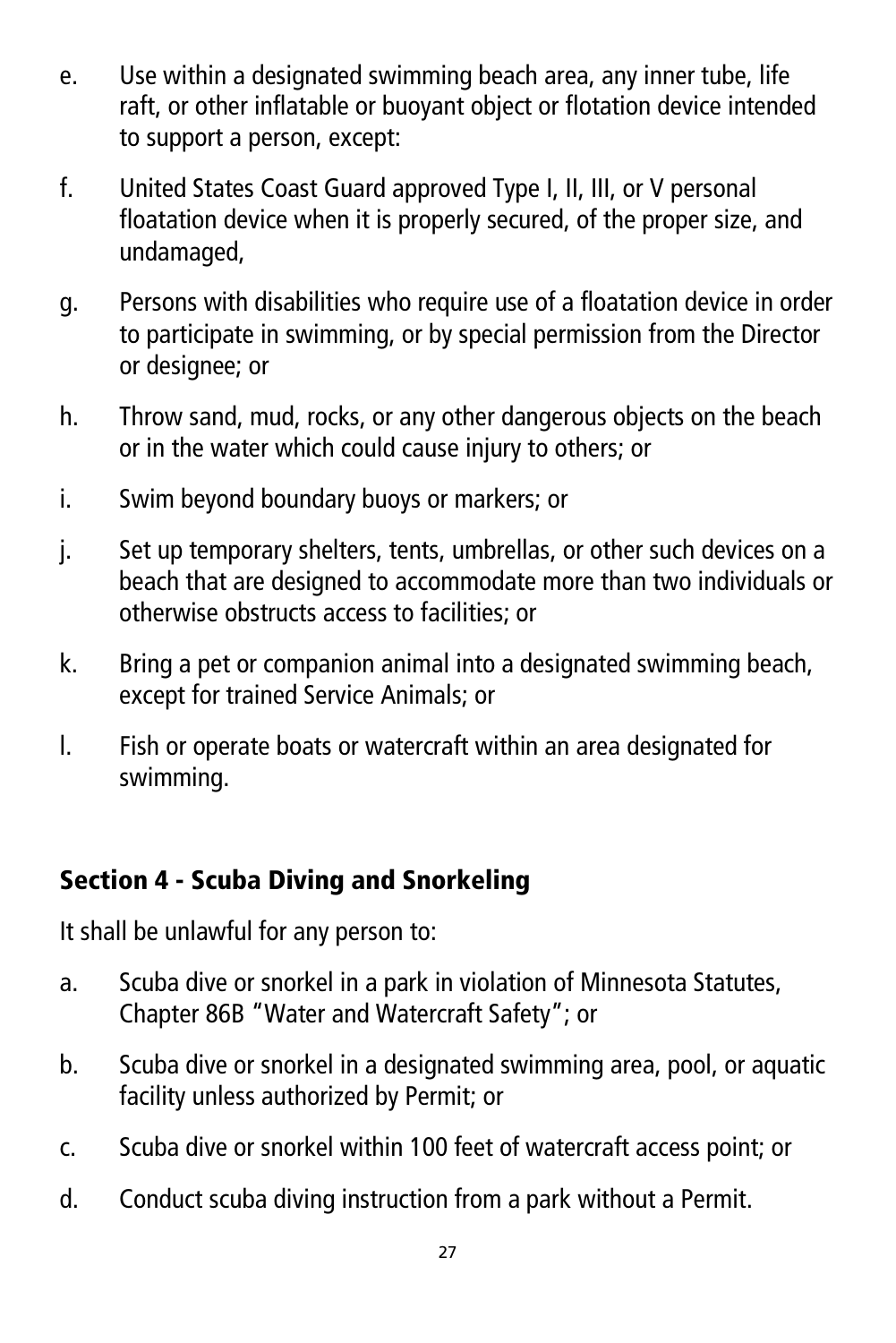# Section 5 - Boating

It shall be unlawful for any person to:

- a. Launch or land any watercraft upon any waters within a park except at designated locations and times or by Permit; or
- b. Leave any watercraft unattended except in designated areas; or
- c. Operate any watercraft within a designated swimming area or in any other prohibited area; or
- d. To launch or operate a watercraft in a park in such a way that it causes the introduction and/or transport of invasive species in violation of Minnesota Statutes, Chapter 84D, and rules/regulations adopted based thereon; or
- e. Tow a person on water skis, inner tube, or any other device; or use a surfboard,
- f. kneeboard, or other water recreation device in a designated swimming area, boat launching area, or other unauthorized area; or
- g. Launch or operate any watercraft in violation of rules and regulations controlling surface water use as established by the Board or Minnesota Department of Natural Resources; or
- h. Load a watercraft in a manner that damages park property or disrupts the bottom of the water body at the launch site; or
- i. Operate a watercraft in such a manner that its wash or wake will endanger, harass, or interfere with any person or property.

# Section 6 - Fishing

It shall be unlawful for any person to:

a. Fish in a park in violation of any provisions of Minnesota Statutes, Chapter 97C or county regulations; or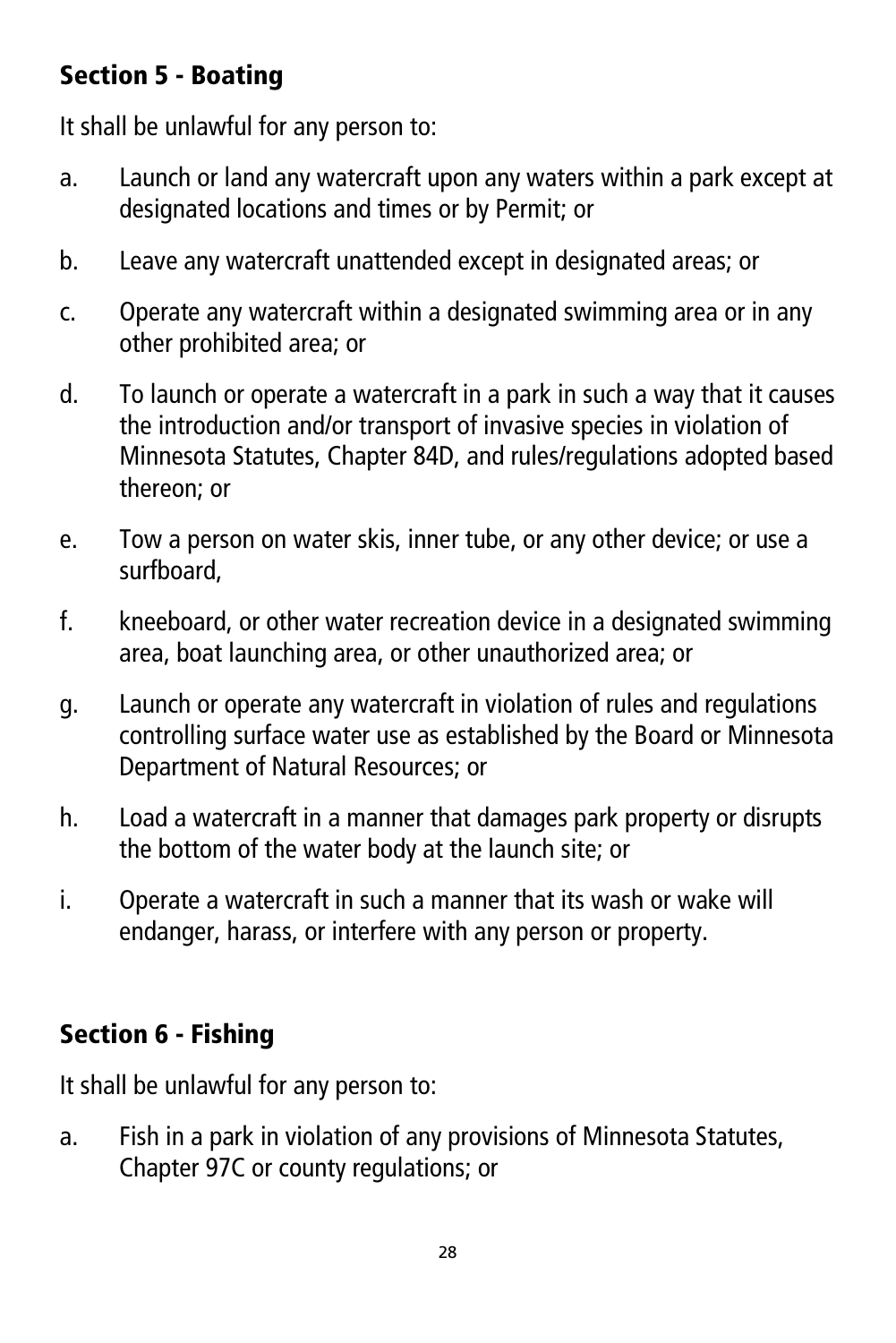- b. Fish in a prohibited area; or
- c. Leave any structure, shelter, or ice house upon a frozen body of water in a park after sunset, except in such areas and times as may be designated by the Director; or
- d. Clean fish and dispose of the remains except at a facility provided for that purpose.

# Section 7 – Horseback Riding

It shall be unlawful for any person to:

- a. Ride, lead, or allow a horse within a park except in designated areas or on designated trails; or
- b. Ride, lead, or allow a horse within a park except during designated hours; or
- c. Ride, lead, or allow a horse to cross any surface, roadway, or trail except at designated trail crossings; or
- d. Ride a horse in a reckless manner so as to create a nuisance or endanger the safety or property of any park visitor; or
- e. Tether a horse to a tree, other plant, building, or park equipment in situations likely to endanger natural habitat; or
- f. Allow a horse to graze on growing grasses or browse on seedlings, trees, shrubs, or bushes.

# Section 8 - Bicycling

It shall be unlawful for any person to:

a. Operate a bicycle, except on designated trails and roadways and except as close to the right-hand side of bike trail or roadway as conditions permit; or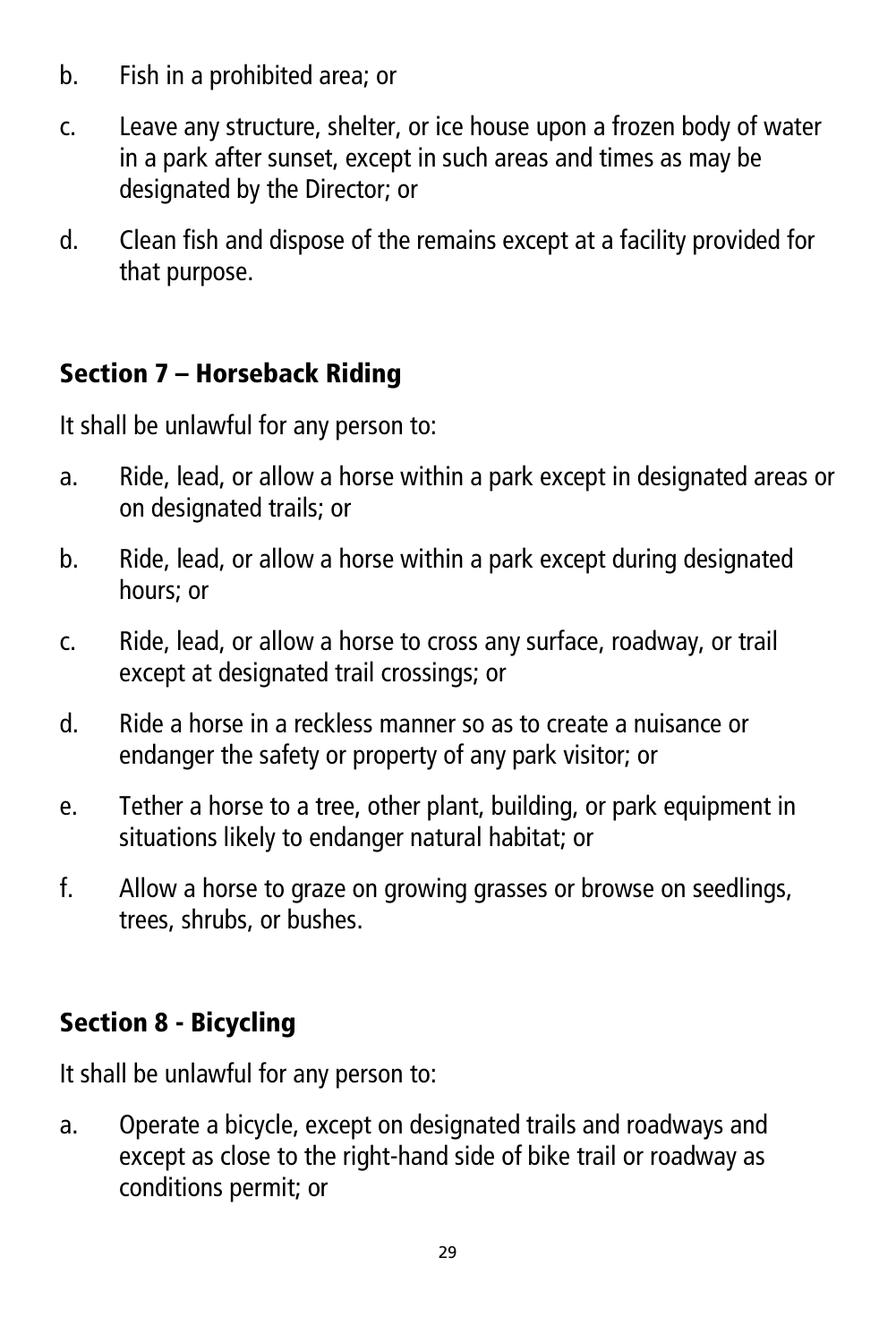- b. Operate a bicycle in violation of Minnesota Statutes, Chapter 169, "Minnesota Traffic Code"; or
- c. Ride or operate a bicycle in a careless manner or at a speed faster than is reasonable and safe with regard to the safety of the operator and other persons in the immediate area; or
- d. Ride a bike in excess of a posted speed limit; or
- e. Park or leave a bicycle on any beach, in any county building, or in any picnic shelter, or in any other area where likely to endanger the health and safety of the public.

# Section 9 - Snowmobiling

- a. Operate a snowmobile in a park except on designated trails and then only on the right- hand side of the trail; or
- b. Operate a snowmobile in a park contrary to rules and regulations established by the Director; or
- c. Operate a snowmobile in a park in excess of posted speed limits, at a rate of speed greater than reasonable or proper under current condition, or in a careless, reckless, or negligent manner so as to endanger the person or property of another or to cause injury or damage thereto; or
- d. Operate a snowmobile in violation of Minnesota Statutes, Section 84.81-84.90 "Snowmobile Laws" and Minnesota Rule 6100 "Snowmobile Rules and Regulations" (all rules and regulations therein pertaining to 'public land and water' shall apply on park property); or
- e. Tow another person or thing, except in emergencies and only through the use of a rigid tow bar attached to the rear of the snowmobile; or
- f. Operate a snowmobile in violation of any posted trail sign.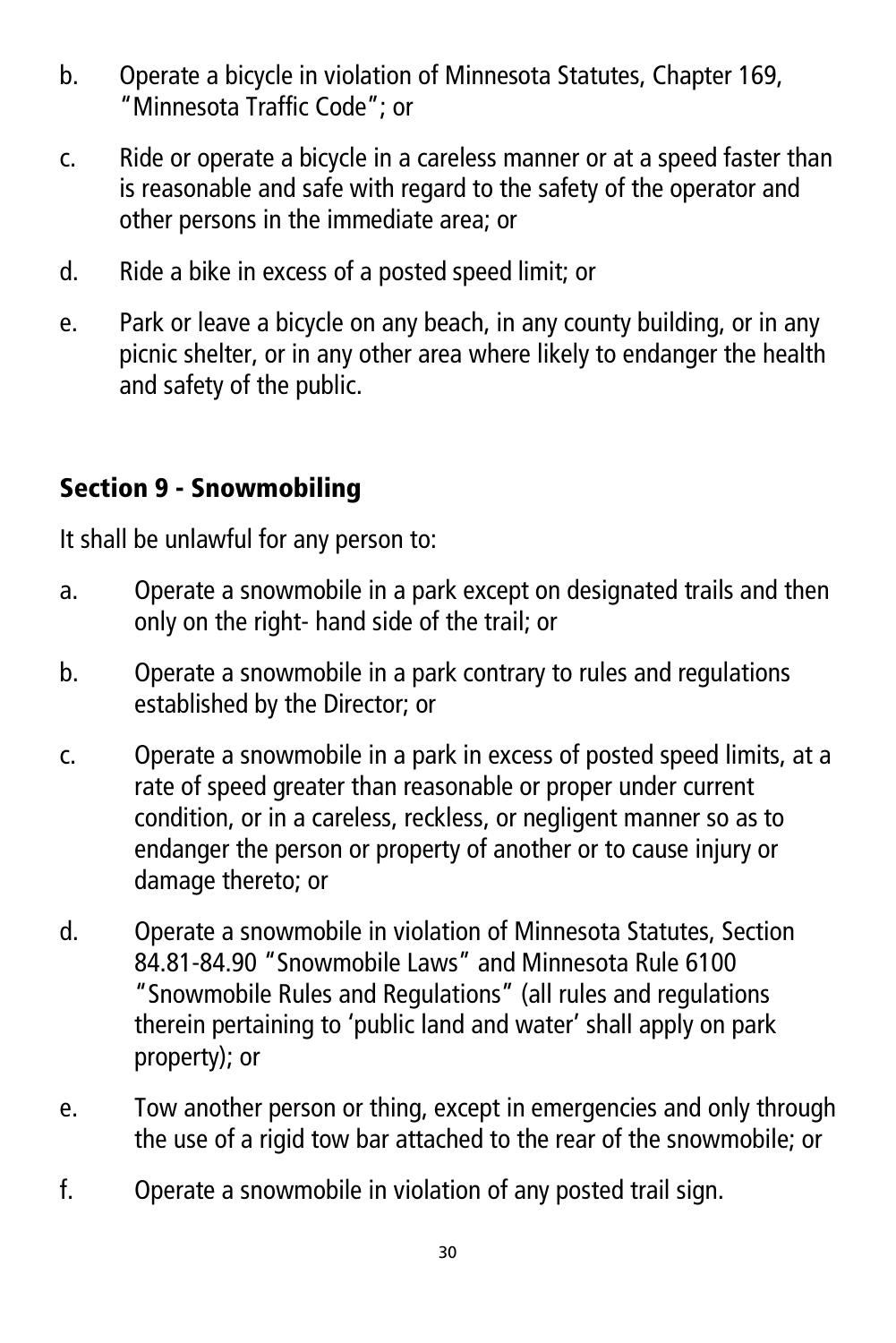# Section 10 - Cross-Country Skiing and Skijoring

During the cross-country ski season, it shall be unlawful for any person to:

- a. Cross-country ski or skijor in any park except on designated trails at designated times; or
- b. Conduct a race or event on park cross-country ski trails or skijor trails without a Permit from the Director or designee; or
- c. Cross-country ski or skijor in a park in violation of Minnesota Statutes, 1983 Supplement,
- d. Section 85 "Cross-Country Ski License"; or
- e. Use a designated cross-country ski trail or skijor trail for any purpose other than cross- country skiing or skijoring except by special Permit or on those trails and times designated by the Director; or
- f. Operate a dog sled or any motorized recreation vehicle on crosscountry ski trails, or operate a motorized recreation vehicle on a skijor trail except by special Permit from the Director or their designee; or
- g. Cross-country ski or skijor on park trails contrary to rules and regulations issued by the Director or in violation of any posted trail sign.

# Section 11 - Other Winter Activities

It shall be unlawful for any person to ice skate, sled, snowboard, or downhill ski except at times and places designated by the Director or designee.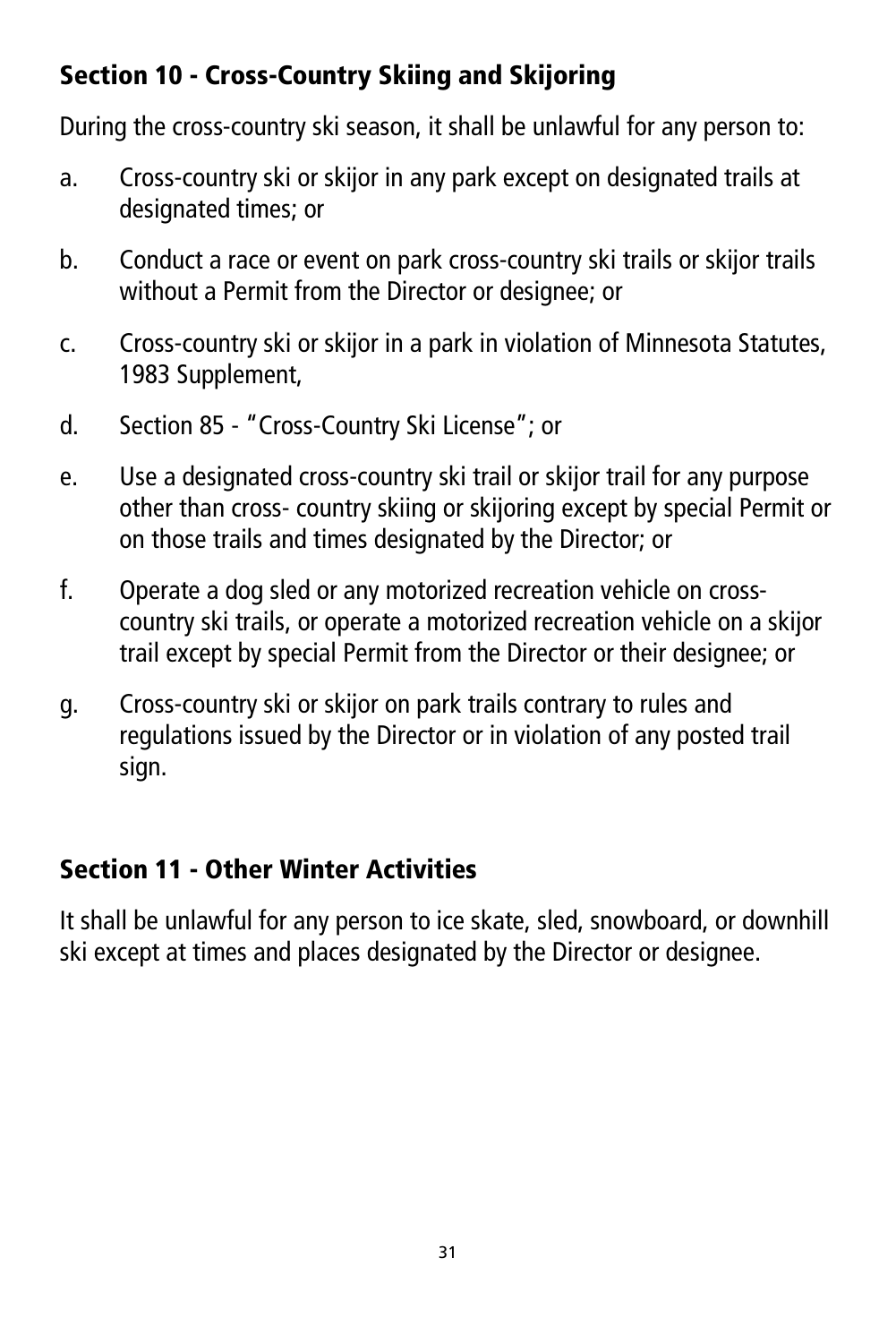# Section 12 - Golfing

It shall be unlawful for any person:

- a. To strike or propel a regulation golf ball, plastic type golf ball, or similar object using a golf club or comparable device in any area of a park not designated for such purpose.
- b. Violate the rules and regulations established by the Director or designee for use of golf course property.

# Section 13 - Roller Skating/In-line Skating/Skateboarding

It shall be unlawful for any person to roller skate, in-line skate or skateboard:

- a. Except on paved bike trails unless posted otherwise; or
- b. Except in a prudent and careful manner and at a speed that is reasonable and safe with regard to the safety of the operator and other persons in the immediate area; or
- c. Except as close to the right-hand side of the authorized trail as conditions permit; or
- d. In such a manner as to damage any park facility; or
- e. In or upon any park building, stairway, railing, picnic table, or other park facility or structure.

# Section 14 - Geocaching

It shall be unlawful for any person to Geocache in a park except in areas and at times designated by the Board or Director.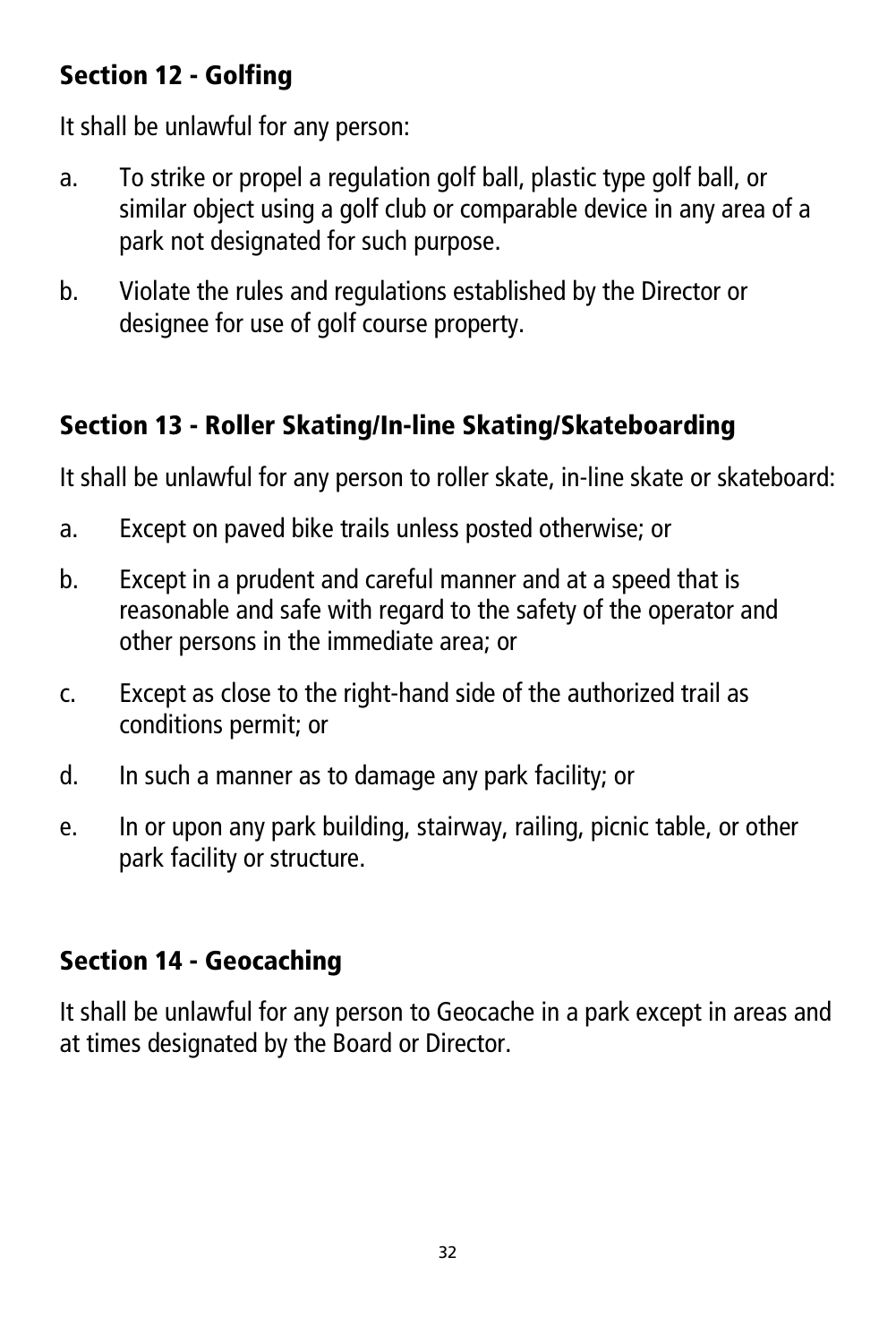# Section 15 - Disc Golfing and Horseshoes

It shall be unlawful for any person to:

- a. Play disc golf or horseshoes except in those areas and at times specifically designated for such purposes, or
- b. Conduct disc golf or horseshoe tournaments, leagues, or organized play without a Permit from the Director or designee.

# Section 16 - Use of Other Power-Driven Mobility Devices (OPDMD)

It shall be unlawful for any person to use an OPDMD in a Park except by a person with a mobility disability, and then only in areas as designated by Special Permit and with the prior approval of the Director or designee:

# CHAPTER VII - REGULATION OF MOTORIZED VEHICLES, TRAFFIC AND PARKING

# Section 1 - Motorized Recreation Vehicles

It shall be unlawful for any person to use a self-propelled vehicle, including, but not limited to, motor vehicles as defined in Minnesota Statutes. Chapter 169, other self-propelled vehicles, motorized skateboards and scooters, gocarts, snowmobiles and all-terrain vehicles (ATVs), within county parks, except on established roadways, trails or other areas designated for such purpose within said parks except by Special Permit from the Director or designee.

# Section 2 - Vehicle Operation

It shall be unlawful for any person to:

a. Operate a vehicle at a speed in excess of 25 miles per hour or posted speed limits; or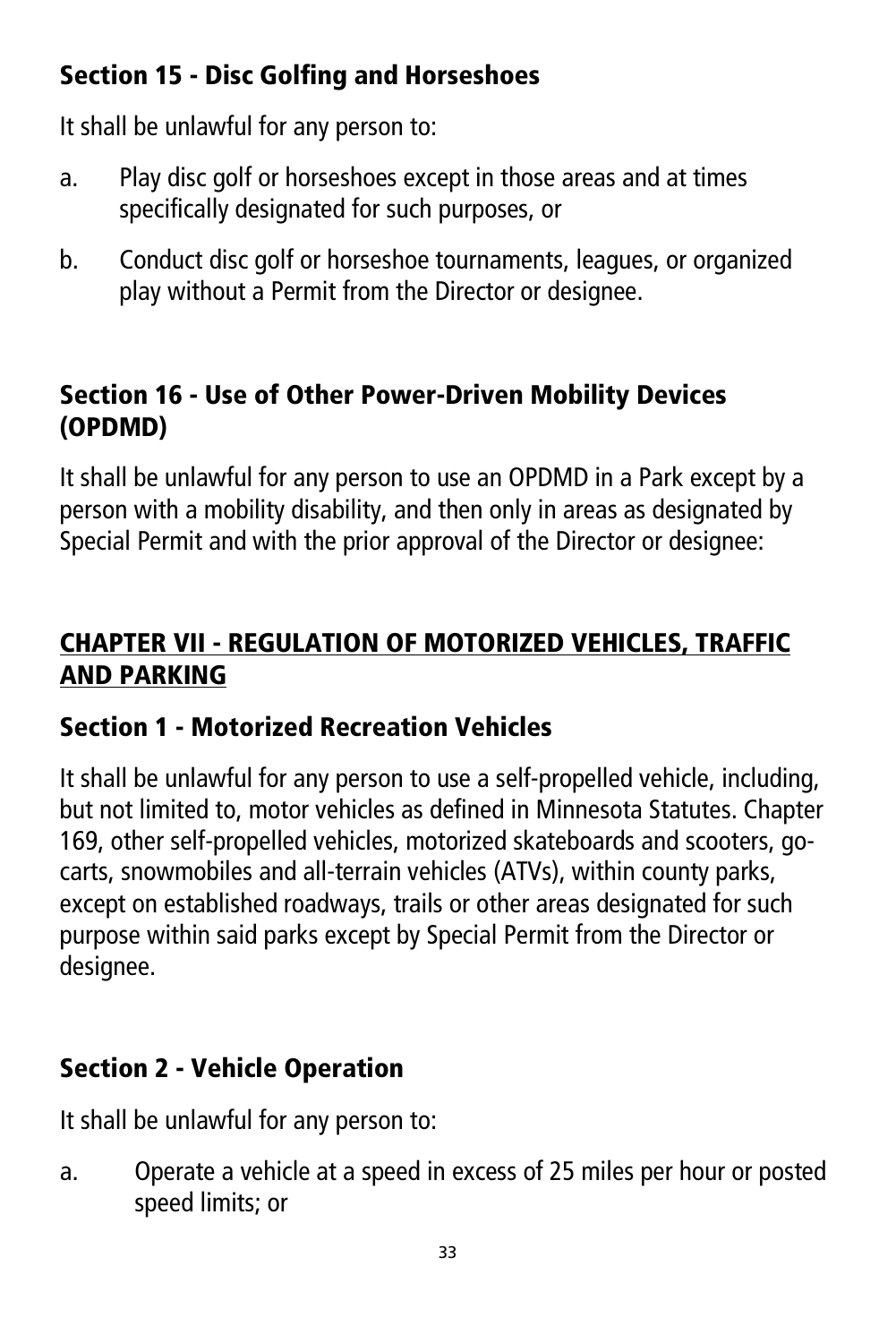- b. Operate any vehicle within a park except upon roadways, parking areas, or other designated locations; or
- c. Operate a vehicle within a park in violation of posted regulations, Minnesota Statutes, Chapter 169, municipal traffic codes, or orders or directions of traffic officers or park employees authorized to direct traffic; or
- d. Operate a vehicle in a careless or reckless manner; or
- e. Operate a vehicle which emits excessive or unusual noise, noxious fumes, dense smoke, or other pollutants; or
- f. Operate a vehicle within a park area outside of regular park hours; or
- g. Fail to yield right-of-way to pedestrians.

# Section 3 - Parking Vehicles

It shall be unlawful to:

- a. Park or leave a vehicle standing except in a designated area and then only in a manner so as not to restrict normal traffic flow, unless authorized by Director or designee; or
- b. Leave a vehicle standing outside of regular hours in any area of a park without a Permit issued by the Director or designee; or in a campground outside of regular hours without a valid camping Permit; or at a boat launch except for the purpose of nighttime angling where permitted; or canoe camping by special Permit; or at those areas and times as so designated by the Director; or
- c. Park in a designated disability parking space, unless the vehicle is equipped with a visible and valid disability parking certificate, disability permit, or license plates for physically disabled persons as required by law; or
- d. Park or leave a vehicle without a boat trailer in a parking space designated for vehicles with boat trailers; or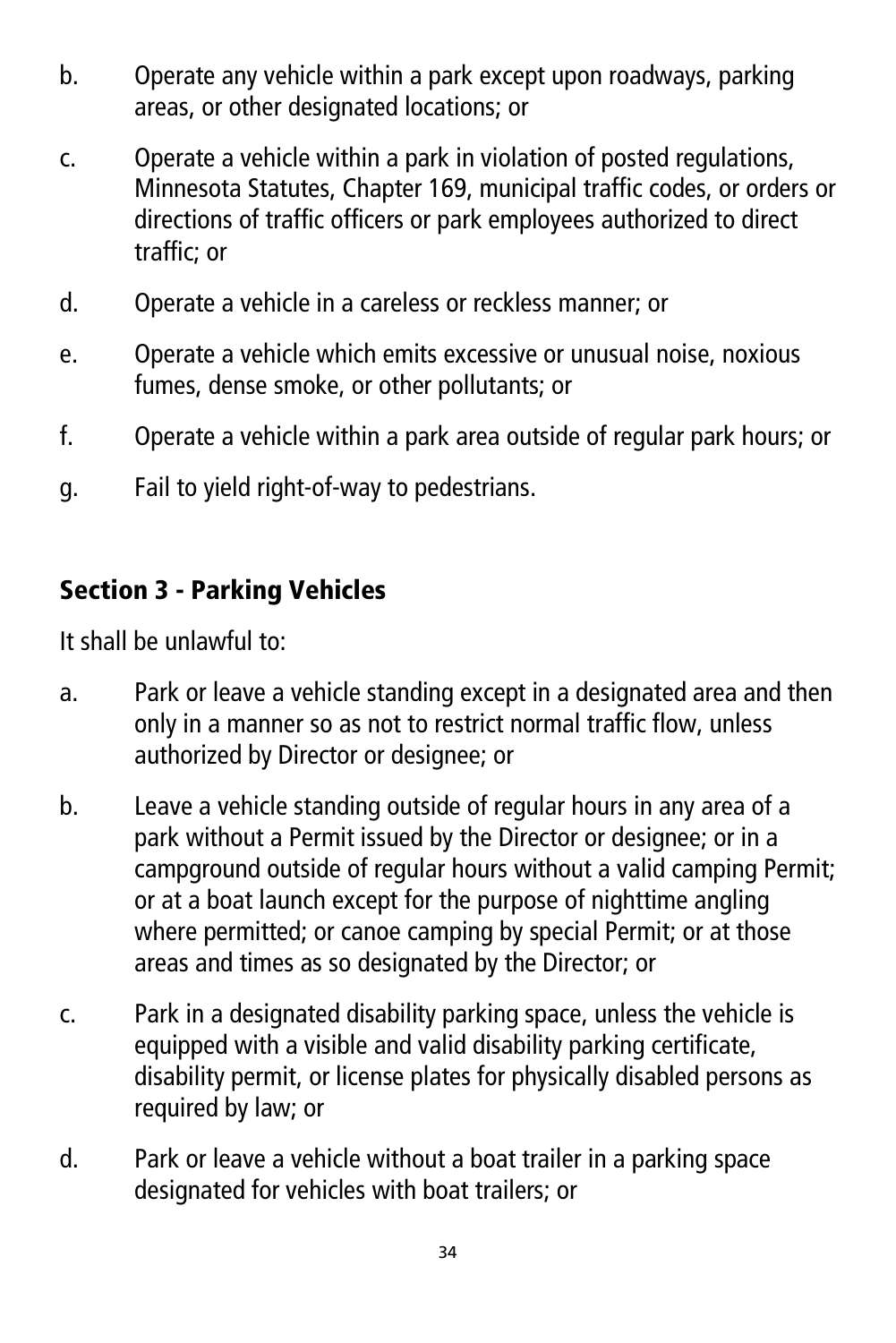e. Park a vehicle with a boat trailer except in designated boat trailer parking areas.

#### Section 4 - Maintenance of Personal Vehicles

It shall be unlawful to:

- a. Wash, polish, grease, change oil, or perform other maintenance on any vehicle on park property,
- b. Conduct repairs on any vehicle except in emergencies and only when permitted by the Director or designee.

# CHAPTER VIII - ENFORCEMENT

# Section 1 - Officer Authority

- a. Any peace officer, including the Anoka County Sheriff, local police, and other law enforcement officers shall have the authority to enforce the provisions of this Ordinance.
- b. The Park Services Manager and all other authorized employees shall, in connection with their prescribed duties, uphold the provisions of this ordinance and, except as limited by the Director, issue warnings and eject from a park, persons acting in violation of this ordinance.

# Section 2 - Fines and Penalties

A person guilty of violating any provision of this ordinance shall be guilty of a misdemeanor and may be punished by a fine and/or by imprisonment. All fines collected under this ordinance shall be deposited in the county park fund to the extent authorized by the State of Minnesota or other legally designated authority.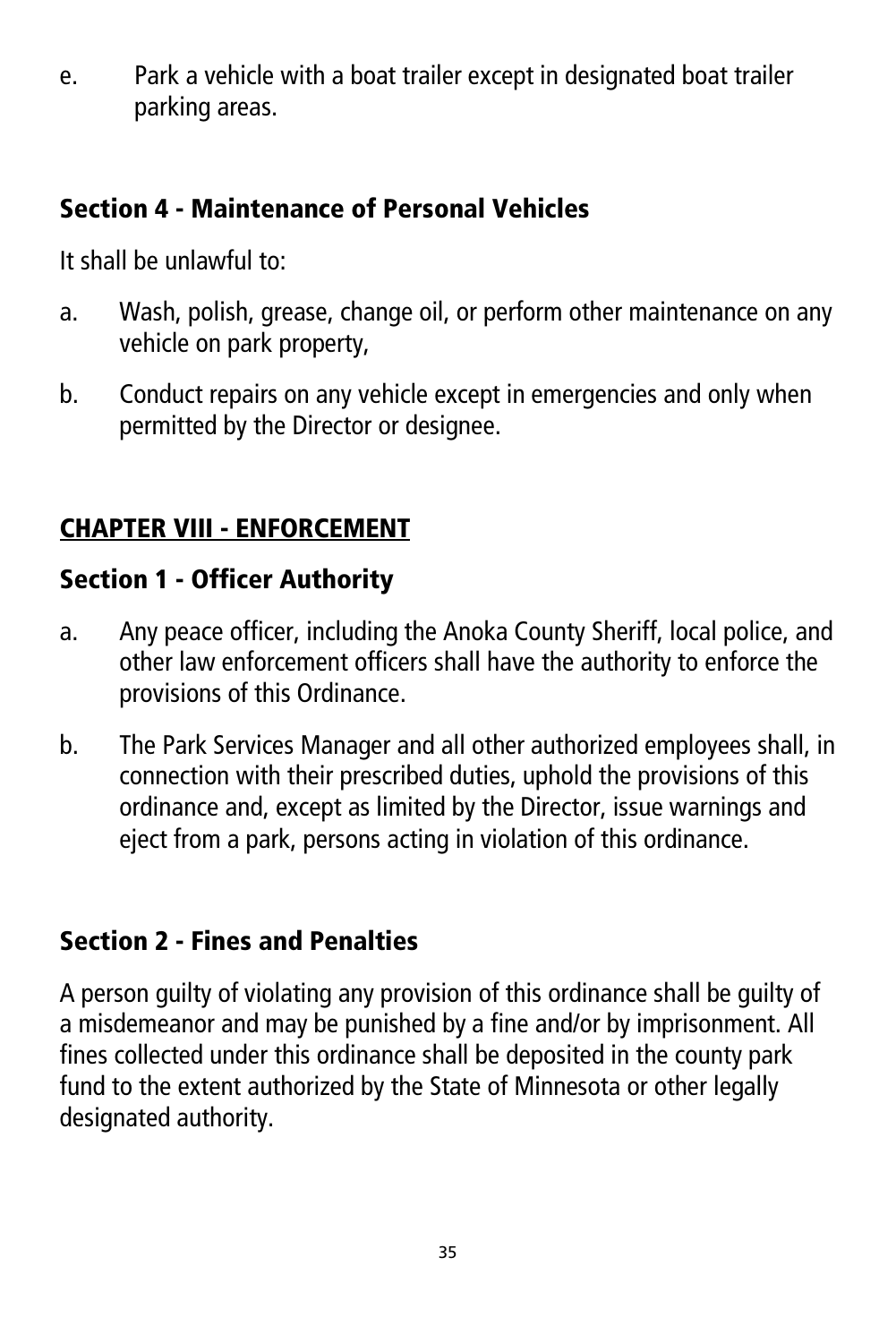# Section 3 - Additional Rules and Regulations

The Director shall have the right to issue rules and regulations relative to this ordinance.

#### Section 4 - Impoundment of Pets

Authorized employees and Enforcement Officers shall have the authority to restrain or seize pets found running at large on park property and shall turn the animal over to the proper authorities or County designated facilities.

#### Section 5 - Permit Revocation

The Director or his designee shall have the authority to revoke for good cause any Permit. Any Permit or reservation may be revoked upon violation by the permittee of any ordinance, rule, or regulation of Anoka County.

# Section 6 - Employee Performance of Duty

Nothing in this ordinance shall prevent employees or agents of the county from performing their assigned duties.

# Section 7 - Closing of Park Roads, Trails, and Other Areas

The Director or designee shall have the power to close any county park roadway, trail, or other area within the county park system, provided these areas are not part of:

- 1. The county highway system,
- 2. The county state aid highway system, or
- 3. A local road system.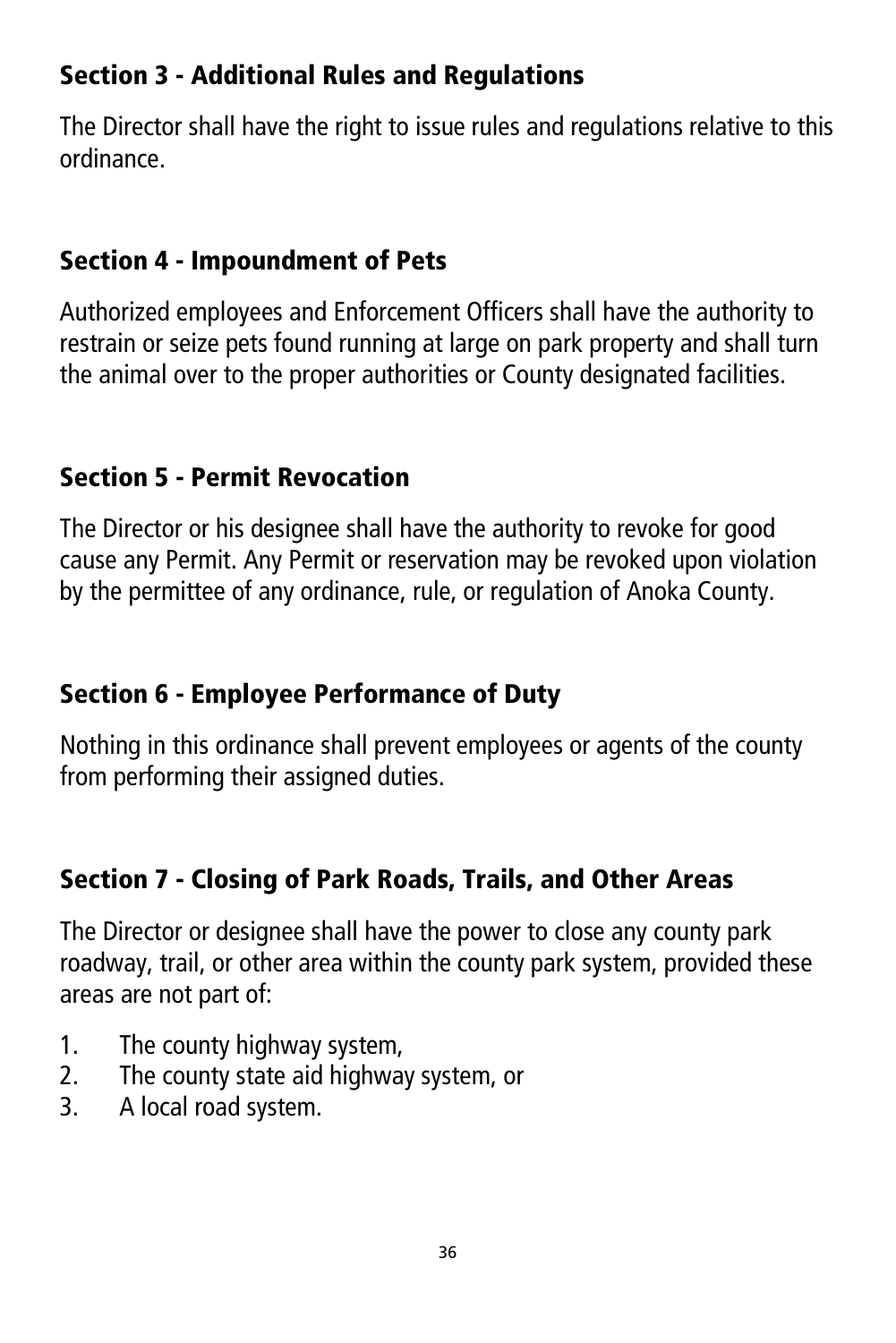# CHAPTER IX - MISCELLANEOUS

#### Section 1 - Conflict

This ordinance amends and restates all previous Park ordinances, which are hereby repealed.

#### Section 2 - Enactment

This ordinance shall be in full force and effect from and after its passage approval and publication by the Anoka County Board of Commissioners.

# Section 3 - Captions and Headings

The captions and headings used herein are for convenience of reference only and do not define or limit the contents of each paragraph.

# Section 4 - Severability

The provisions of this ordinance shall be deemed to be severable and the invalidity or unenforceability of any provisions shall not affect the validity and enforceability of the other provisions hereof.

#### Section 5 - Amendments

This ordinance may be amended from time to time by the County Board and such amendment may be shown by either marking the section amended, attaching the amendment to this ordinance, reprinting the ordinance publication, or filling in the below schedule of information.

DATE CHAPTER SECTION TITLE OR DESCRIPTION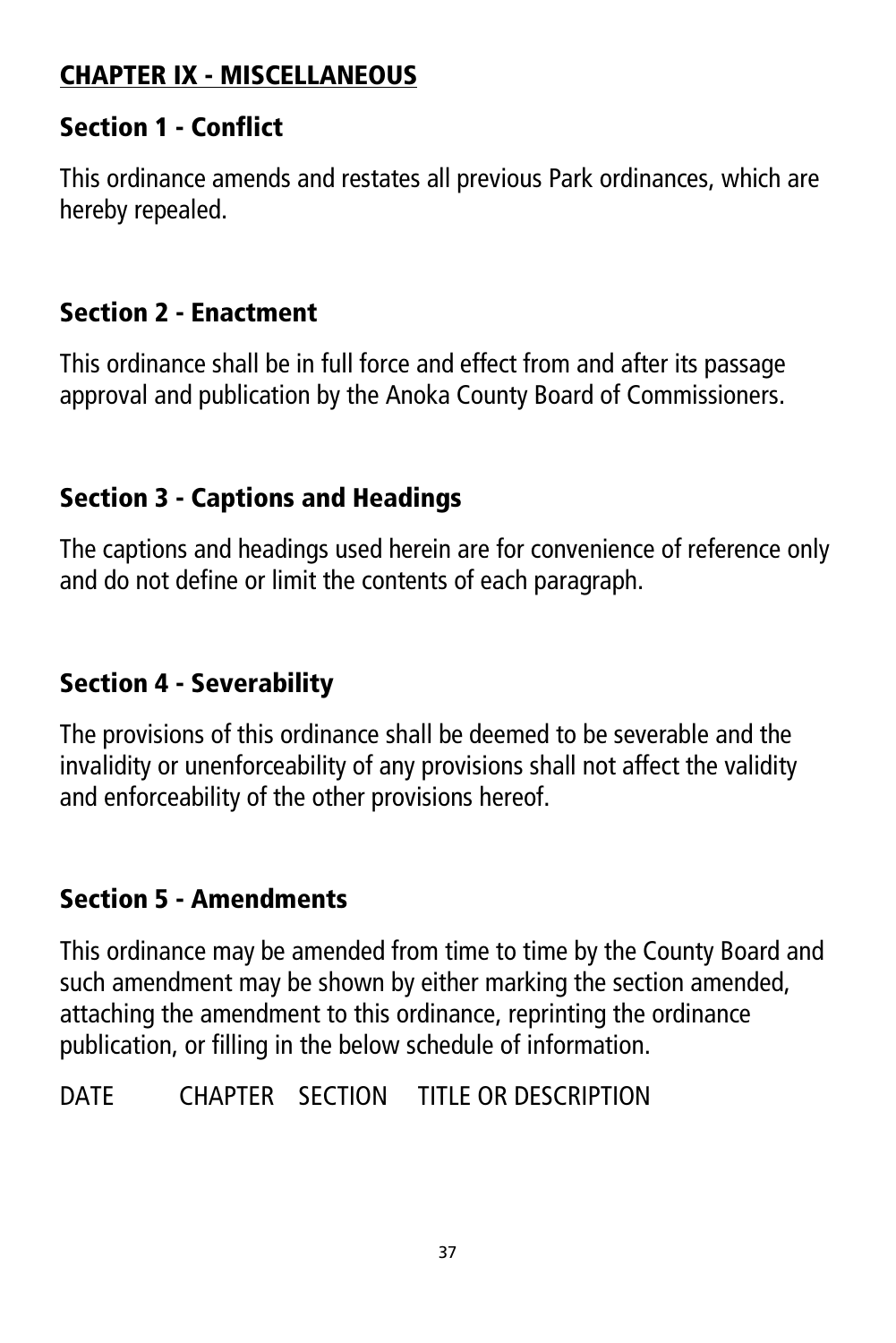# CHAPTER X - AMENDING/REPEALING OLD ORDINANCES/EFFECTIVE **DATE**

This ordinance amends and restates all previous ordinances relating to the use of county park property, thereby repealing said prior ordinances, and shall be in full force and effect from and after the time of its passage by the Anoka County Board of Commissioners and publication as required by law.

Passed by the Board of Commissioners of Anoka County, Minnesota, the 30th day of January 2018.